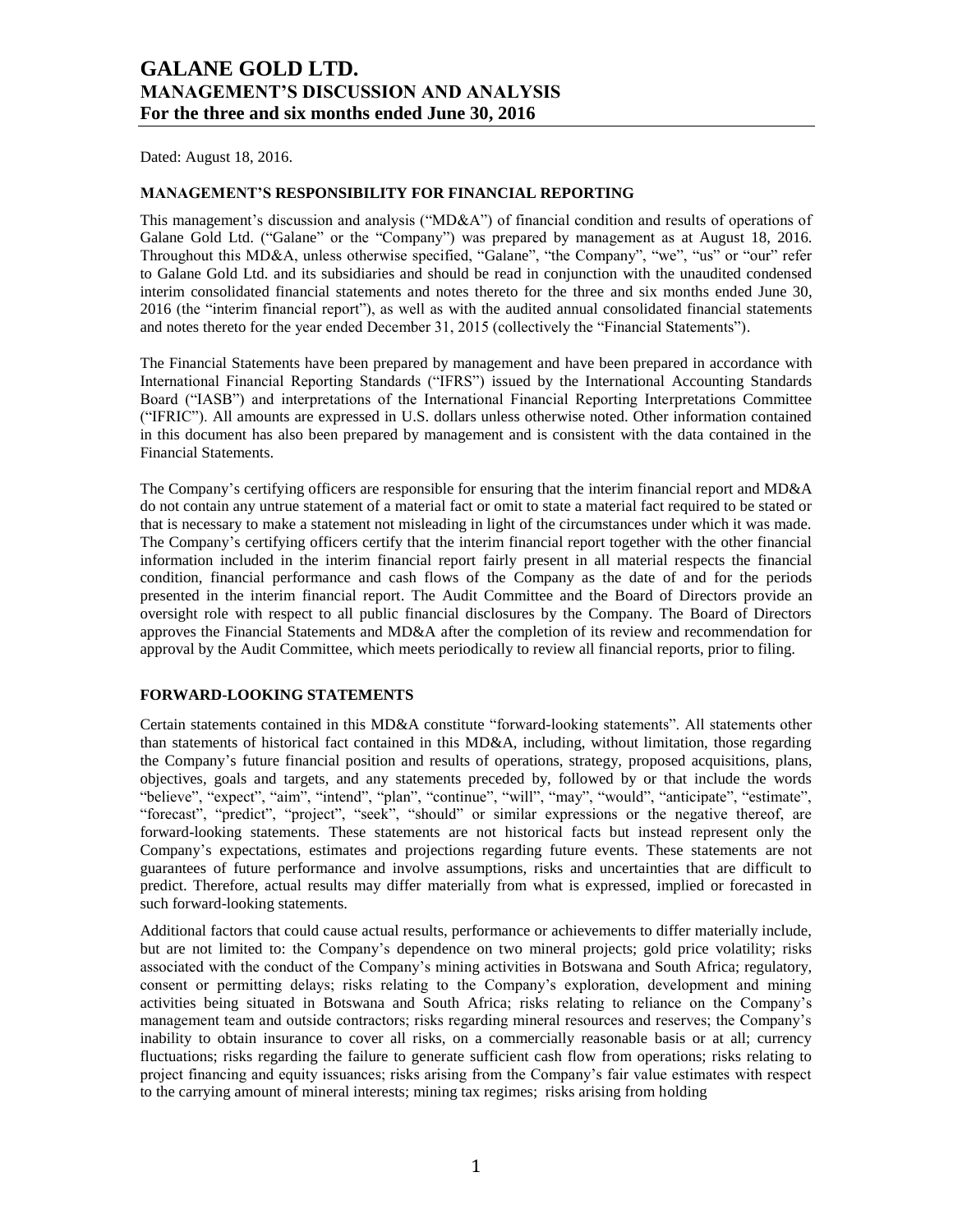### **FORWARD-LOOKING STATEMENTS (continued…)**

derivative instruments; the Company's need to replace reserves depleted by production; risks and unknowns inherent in all mining projects, including the inaccuracy of reserves and resources, metallurgical recoveries and capital and operating costs of such projects; contests over title to properties, particularly title to undeveloped properties; laws and regulations governing the environment, health and safety; operating or technical difficulties in connection with mining or development activities; lack of infrastructure; employee relations, labour unrest or unavailability; health risks in Africa; the Company's interactions with surrounding communities and artisanal miners; the Company's ability to successfully integrate acquired assets; risks related to restarting production; the speculative nature of exploration and development, including the risks of diminishing quantities or grades of reserves; development of the Company's exploration properties into commercially viable mines; stock market volatility; conflicts of interest among certain directors and officers; lack of liquidity for shareholders of the Company; risks related to the market perception of junior gold companies; and litigation risk. See "Risks and Uncertainties" below. Management provides forward-looking statements because it believes they provide useful information to readers when considering their investment objectives and cautions readers that the information may not be appropriate for other purposes. Consequently, all of the forward-looking statements made in this MD&A are qualified by these cautionary statements and other cautionary statements or factors contained herein, and there can be no assurance that the actual results or developments will be realized or, even if substantially realized, that they will have the expected consequences to, or effects on, the Company. These forward-looking statements are made as of the date of this MD&A and the Company assumes no obligation to update or revise them to reflect subsequent information, events or circumstances or otherwise, except as required by law.

The forward-looking statements in this MD&A are based on numerous assumptions regarding the Company's present and future business strategies and the environment in which the Company will operate in the future, including assumptions regarding gold prices, business and operating strategies, and the Company's ability to operate on a profitable basis.

#### **CORPORATE OVERVIEW**

The Company's principal business activities are the exploration for, development of, and operation of gold mining properties. The Company operates through its wholly-owned subsidiary, Galane Gold Mines Ltd. ("GGM"), which in turn operates two mines: (a) a producing mine which also has the rights to certain mineral exploration tenements (the producing mine and mineral exploration tenements collectively, the "Mupane Property") located in the Republic of Botswana ("Botswana") through subsidiaries located in Botswana; and (b) a mine which is being refurbished and which has the rights to certain mineral exploration tenements (the mine and mineral exploration tenements collectively, the "Galaxy Property") located in the Republic of South Africa ("South Africa") through subsidiaries located in South Africa. The common shares in the capital of the Company (the "Common Shares") have been listed for trading on the TSX Venture Exchange under the symbol "GG" since September 6, 2011.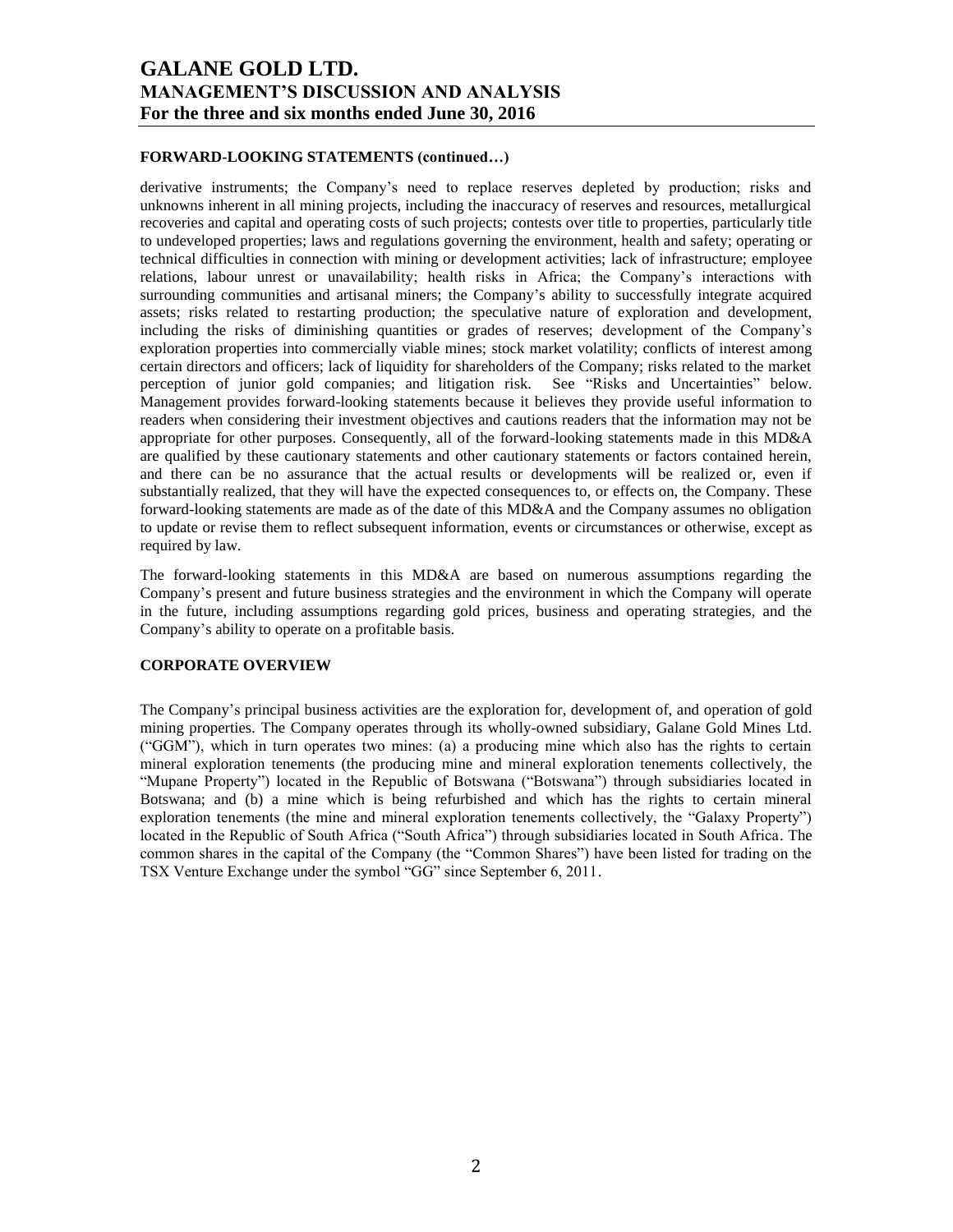## **OUTLOOK**

*Certain information set out in this section is forward looking information and is based on a number of risks and assumptions, including those related to gold price volatility, no delays in production, regulatory risk, currency fluctuations, integrating successfully new acquired assets and risks and uncertainties inherent with all mining operations. For more details please see above under "Forward-Looking Statements" and below under "Risks and Uncertainties".*

### *Mupane Property*

The Company continues to carry out its improvement and exploration plan in Botswana, with a focus on the optimisation of the mining operations and the expansion of the resource base.

The Company completed a new five year mine plan for the Mupane Property in 2015 which forms the guide for the Company's short term goals and long term strategy. The Company intends to utilize the following resources during the remainder of 2016:

- Tau Underground development will continue in some instances through reef to reach the main mineralised body which lies under the current open pit. Stoping will commence in the main mineralised body during Q3 and Q4 2016. While developing underground the Company intends to commence exploration to attempt to confirm the extension of the Tau mineralised body at depth.
- Low Grade Stockpiles the Company will process approximately 700,000 tonnes of low grade stockpile at an average grade of  $0.80 \text{ g/t}$ , which is located at the run-of-mine pad at the processing plant. The stockpiles being used form part of the 1.4 million tonnes of low grade stockpiles which the Company reviewed during 2015.
- Tekwane the Company will continue to selectively strip mine the high grade areas and will use a screening plant at the mine site to reduce the tonnage and increase the potential grade to be delivered to the plant. The Company is planning to process approximately 23,000 tonnes at an average grade of 2.3 g/t.

The Mupane Property mine plan is subject to change according to the prevailing gold price. The Company will adopt the appropriate plan for that prevailing gold price environment.

The Mupane processing plant continues to focus on on-going stabilisation and optimisation of the processing operations. There are no major plant projects scheduled at the Mupane Property for 2016 as the Company believes it has implemented all material optimisation projects.

#### *Galaxy Property*

On November 20, 2015, the Company closed the acquisition of a majority of the issued and outstanding ordinary shares of Galaxy Gold Mining Limited ("Galaxy"), a gold mining company with operations in the Mpumalanga Province of South Africa which owns the Galaxy Property. For the remainder 2015, the Company prepared a short term plan to refurbish the existing plant, construct a new tailings retreatment facility and recommence underground mining operations at the Galaxy Property. The plan commenced in July 2016 and involves the following: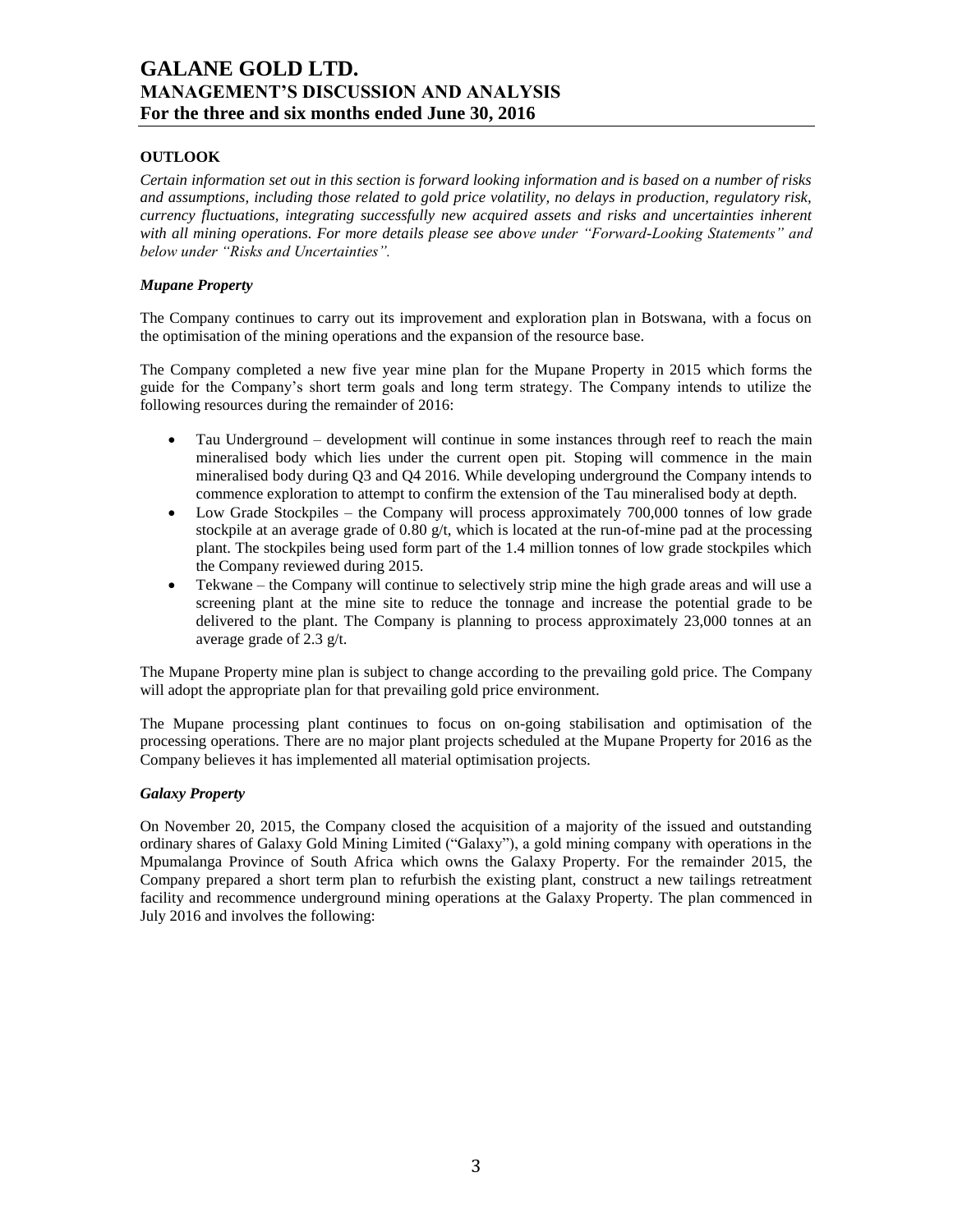## **OUTLOOK (Continued…)**

- Plant refurbishment the plant is a standard crush, mill, float and carbon in leach ("CIL") with a capacity of 15,000 tonnes per month. To refurbish the whole plant the Company estimates that it will take three months and material parts of the refurbishment will be a new crusher, maintenance of the conveyors, a new ball mill gearbox, relining tanks, new gearboxes and agitators for the CIL plant, complete refurbishment of the elution plant and a new cyanide plant.
- Tailings retreatment facility the Company plans to build a CIL plant within the footprint of the existing plant to process 25,000 tonnes per month of tailings material. It is estimated that the construction of the plant will take four months from commencement. It will involve the construction of six CIL leach tanks, a CIL feeding section, carbon recovery plant and the associated civils.
- Underground the underground operations have been maintained to a good standard while under care and maintenance. Operations underground are expected to recommence within a month of commencement of operations with minor refurbishment to the tramming infrastructure, new hoppers, increased ventilation, a new compressor and refurbishment of the electrical cabling. The Company intends to use the same mining contractor it uses at Mupane which will provide the necessary underground labour and mining equipment.

The short term plan will process material from three sources:-

- Giles and Woodbine Giles has a measured and indicated mineral resource of 898,268 tonnes at 3.94 g/t and Woodbine 614,813 tonnes at 3.82 g/t. Mining will be done using the reef over hand method in stopes that have already been developed. The Company is currently working on a revised mine plan to take into account the recommencement plan.
- Princeton Princeton has a measured and indicated mineral resource of 1,094,862 tonnes at 4.87 g/t. Mining will be long hole stoping using trackless mining equipment. It is estimated that it will take up to five months to undertake the necessary development to restart operations and annual production from then on will be in the region of 135,000 tonnes at 4.5 g/t based on the Company's internally generated mine plan.
- Tailings next to the existing plant are the Hostel East and West Dumps which contain 1,443,397 tonnes at 0.79  $g/t$ . These will be sluiced to the plant with feed going to the new tailings retreatment facility and into the existing plant to fill the plant as required. In addition the Company intends to start a review process of the other dumps.

The short term plan at the Galaxy project estimates that in steady state annual production will be approximately 17,000 ounces of gold, with production expected to commence in Q4 2016.

Work has already commenced on an expansion plan to take annual production up to 60,000 ounces of gold in the long term with the expansion commencing in year three after commencement of the short term plan. It is currently envisaged that the Company will commence a desk top study, the results of which will be used to support a pre-feasibility study to be completed within two years.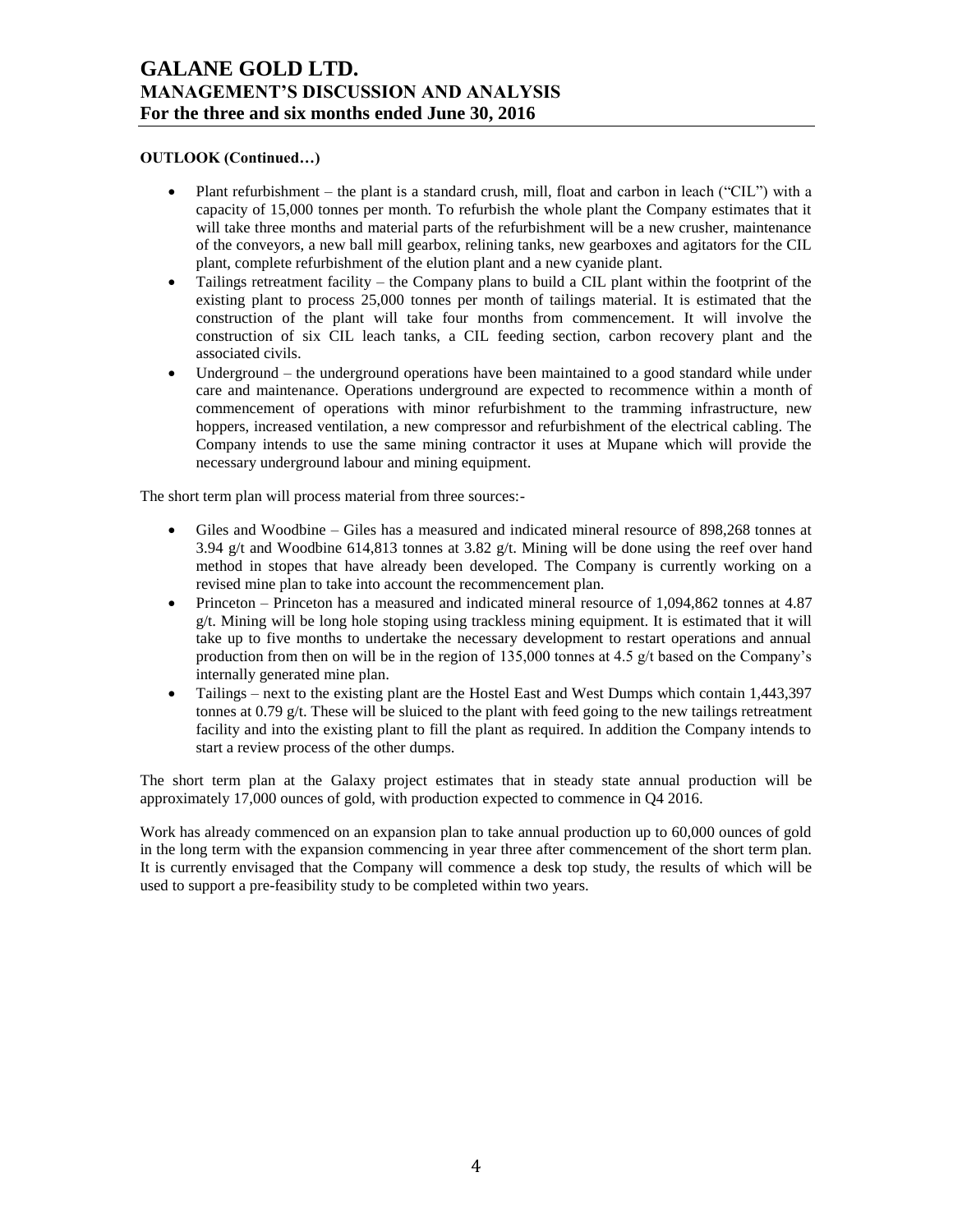### **DISCUSSION OF OPERATIONS**

#### *For the three and six months ended June 30, 2016*

The following is an analysis of the Company's operating results for the three months ended June 30, 2016 ("Q2 2016") and six months ended June 30, 2016 ("YTD 2016"). For mining operations, processing and financial information, comparisons with the three and six months ended June 30, 2015 ("Q2 2015" and "YTD 2015", respectively) have been provided.

### *Operating activity:*

Commentary regarding the Company's operating activity during Q2 2016 and YTD 2016 follows:

### *Mining*

| 2016                  |               |                | <b>YTD 2016</b> | 2015   |                | <b>YTD 2015</b> |         |
|-----------------------|---------------|----------------|-----------------|--------|----------------|-----------------|---------|
|                       |               | Q <sub>2</sub> | Q1              |        | Q <sub>2</sub> | Q <sub>1</sub>  |         |
| Mupane (Tholo, Kwena, | Ore (t)       |                |                 |        | 5,211          | 88,488          | 93,699  |
| <b>&amp; Tawana</b> ) | Grade (g/t)   |                |                 |        | 1.20           | 1.45            | 1.43    |
|                       | Waste (t)     |                |                 |        | 6,838          | 207,051         | 213,889 |
| Tau                   | Ore $(t)$     | 46,656         | 49,657          | 96,313 | 21,487         | 9,234           | 30,721  |
|                       | Grade (g/t)   | 3.46           | 2.96            | 3.20   | 1.84           | 2.49            | 2.03    |
|                       | Waste (t)     | 13,645         | 7,261           | 20,906 | 21,878         | 21,320          | 43,198  |
| Golden Eagle          | Ore $(t)$     |                |                 |        | 48,605         |                 | 48,605  |
|                       | Grade (g/t)   |                |                 | -      | 1.36           |                 | 1.36    |
|                       | Waste (t)     |                |                 |        | 234,463        |                 | 234,463 |
| Tekwane               | Ore $(t)$     | 37,697         | 4,103           | 41,800 | 13,634         |                 | 13,634  |
|                       | Grade $(g/t)$ | 0.48           | 0.44            | 0.48   | 0.50           |                 | 0.50    |
|                       | Waste (t)     | 33,695         | 8,916           | 42,611 | 25,996         |                 | 25,996  |

The following table sets forth certain key mining statistics for the Mupane Property:

The Company has operated two mining operations at the Mupane Property during 2016. They are:

- Tau In Q2 2016, the Company commenced mining in the main reef of the ore body with 46,656 tonnes at 3.46 g/t being mined (Q2 2015 – 21,487 tonnes at 1.84 g/t). In Q2 2015, the ore mined was as a result of reef development as the Company carried out development work for the stopes. In Q2 2016, the Company intercepted the main ore body which has resulted in the higher grade and mined from the stopes which resulted in increased tonnage. YTD 2016 96,313 tonnes of ore at 3.20 g/t were mined compared to YTD 2015 30,721 tonnes of ore at 2.03 g/t with the increases due to the same reason.
- Tekwane In Q2 2016, 37,697 tonnes at 0.48 g/t were mined and for YTD 2016 41,800 tonnes at 0.48 g/t. In Q2 2015, the Company commenced strip mining at Tekwane and mined 13,634 tonnes of ore at 0.50 g/t. The Company screens the material at the mine site to increase the grade and reduce the tonnage to be transported to the processing plant.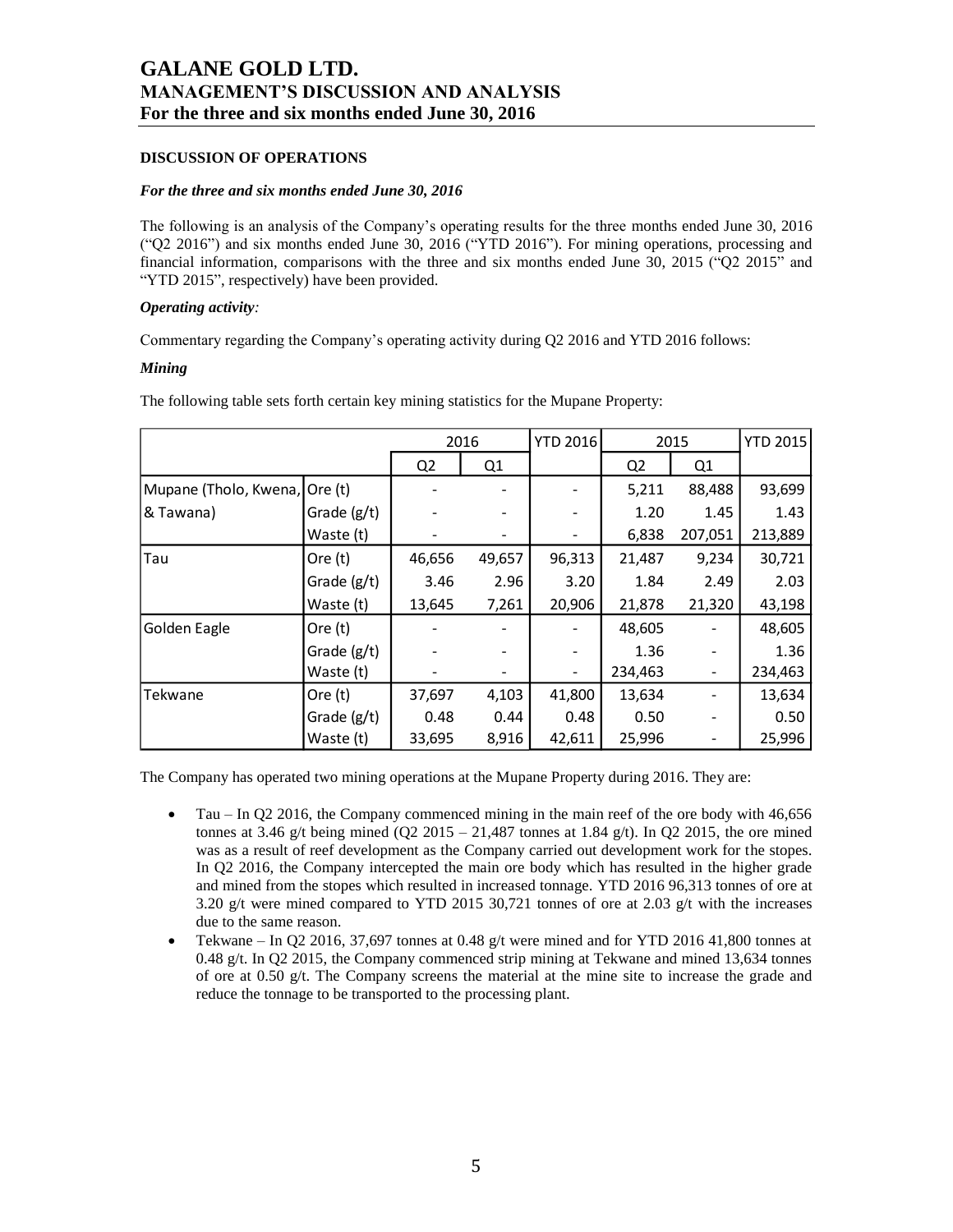## **DISCUSSION OF OPERATIONS (continued…)**

During 2015 the Company also mined at the following locations:-

- Tholo and Kwena in O2 2015, the volume of ore mined at Tholo and Kwena decreased to 5.211 tonnes at 1.20 g/t. The Company completed mining in Tholo pit in Q1 2015. YTD 2015 93,699 tonnes of ore at 1.43 g/t were mined.
- Golden Eagle The Company recommenced mining at Golden Eagle in Q2 2015 and mined 48,605 tonnes of ore at 1.36 g/t. In Q2 2015, the recommencement of mining was a result of the completion of grade control drilling to assist in targeting the ore within the pit. YTD 2015 48,605 tonnes of ore were mined at 1.36 g/t.

In addition, the Company is currently processing ore from its previously mined low grade stockpiles which are located next to the processing plant. In Q2 2016, it processed 148,545 tonnes at an average grade of 0.79 g/t (Q2 2015 – 109,479 tonnes at 0.83 g/t) and YTD 2016 241,825 tonnes at 0.79 g/t (YTD 2015 – 130,331 at 0.82 g/t).

### *Processing*

|                       |       |       |        |       |       | Q2 2016   Q1 2016   YTD 2016   Q2 2015   Q1 2015   YTD 2015 |
|-----------------------|-------|-------|--------|-------|-------|-------------------------------------------------------------|
|                       |       |       |        |       |       |                                                             |
| Ore milled (000 t)    | 250   | 172   | 423    | 206   | 159   | 365                                                         |
| Head grade $(g/t)$    | 1.33  | 1.40  | 1.36   | 1.08  | 1.41  | 1.23                                                        |
| Recovery (%)          | 73.5% | 74.9% | 74.2%  | 67.2% | 69.9% | 68.5%                                                       |
| Gold production (oz.) | 7,855 | 5,828 | 13,682 | 4,829 | 5,030 | 9,859                                                       |

The following table sets forth certain key processing statistics at the Mupane Property:

Gold production in Q2 2016 was 7,855 ounces compared to 4,829 ounces in Q2 2015. The grade and recovery in Q2 2016 of 1.33 g/t and 73.5% was higher than the grade and recovery in Q2 2015. In Q2 2016, a higher proportion of the ore milled came from Tau underground which has a higher grade.

Gold production YTD 2016 was 13,682 ounces compared to 9,859 ounces YTD 2015. The grade and recovery YTD 2016 of 1.36 g/t and 74.2% was higher than the grade and recovery YTD 2015. During YTD 2016, a higher proportion of the ore milled was from Tau underground.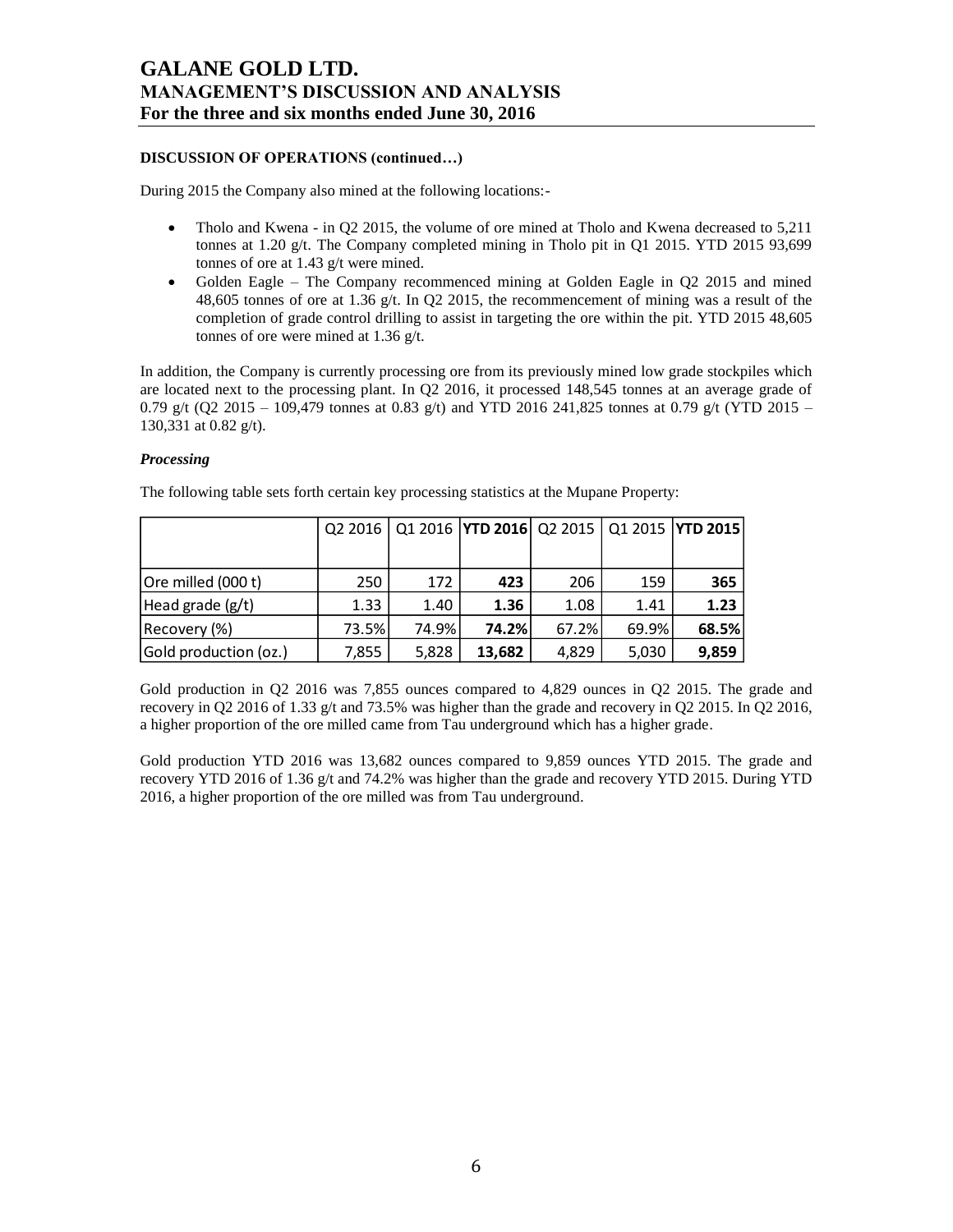## **DISCUSSION OF OPERATIONS (continued…)**

#### *Revenue and earnings from mining operations*

The table below outlines the revenue and earnings from mining operations on a total dollar basis, and on a per ounce of gold sold basis:

|                                                                                    | Q2 2016                        | Q1 2016                        | <b>YTD 2016</b> | Q4 2015                        | Q3 2015                        |
|------------------------------------------------------------------------------------|--------------------------------|--------------------------------|-----------------|--------------------------------|--------------------------------|
| Revenue (000)                                                                      | \$<br>9,339                    | \$<br>7,350                    | \$<br>16,689    | 6,759<br>\$                    | \$<br>8,533                    |
| Gold sold (oz.)                                                                    | 7,378                          | 6,191                          | 13,569          | 6,484                          | 7,483                          |
| Earnings (Loss)<br>from<br>mining operations (000)                                 | \$<br>1,221                    | \$<br>(814)                    | \$<br>407       | \$<br>(4,279)                  | \$<br>(32)                     |
| Earnings from mining<br>operations $(\frac{6}{2})^{(1)}$                           | \$<br>166                      | \$<br>$\overline{\phantom{a}}$ | \$<br>30        | \$<br>$\overline{\phantom{a}}$ | \$<br>$\overline{\phantom{a}}$ |
| Operating<br>cash<br>cost<br>royalties<br>excluding<br>$(\frac{\csc(1)}{2})$       | \$<br>849                      | \$<br>1,079                    | \$<br>947       | \$<br>823                      | \$<br>875                      |
|                                                                                    |                                |                                |                 |                                |                                |
|                                                                                    | Q2 2015                        | O1 2015                        | <b>YTD 2015</b> | O <sub>4</sub> 2014            | O3 2014                        |
| Revenue (000)                                                                      | \$<br>5,173                    | \$<br>5,765                    | \$<br>10,938    | \$<br>7,789                    | \$<br>9,461                    |
| Gold sold (oz.)                                                                    | 5,098                          | 5,140                          | 10,238          | 6,370                          | 7,479                          |
| Earnings (Loss)<br>from<br>mining operations (000)                                 | \$<br>(2,571)                  | (1, 336)<br>\$                 | (3,907)<br>\$   | \$<br>706                      | 977<br>\$                      |
| Earnings from mining<br>operations $(\frac{6}{2})^{(1)}$                           | \$<br>$\overline{\phantom{a}}$ | \$<br>$\overline{\phantom{a}}$ | \$              | \$<br>110                      | \$<br>131                      |
| Operating<br>cash<br>cost<br>royalties<br>excluding<br>$(\frac{\csc(1)}{2})^{(1)}$ | \$<br>1,457                    | \$<br>1,270                    | \$<br>1,358     | \$<br>1,101                    | \$<br>886                      |

**Note:**

(1) Earnings from mining operations per ounce and operating cash cost excluding royalties per ounce are non-GAAP measures.

In the three months ended June 30, 2016, the Company generated \$9.3 million in revenue from the sale of 7,378 ounces of gold plus incidental silver at an average combined price of \$1,266 per ounce. There was a profit from mining operations of \$1.2 million. In the three months ended June 30, 2015, the Company generated \$6.1 million, in revenue from the sale of 5,098 ounces of gold plus incidental silver at an average combined price of \$1,187 per ounce. The table above shows the revenue and ounces sold after the offset of \$0.9 million (819 ounces) against capital expenditure for Tau underground. There was a loss from mining operations of \$2.6 million.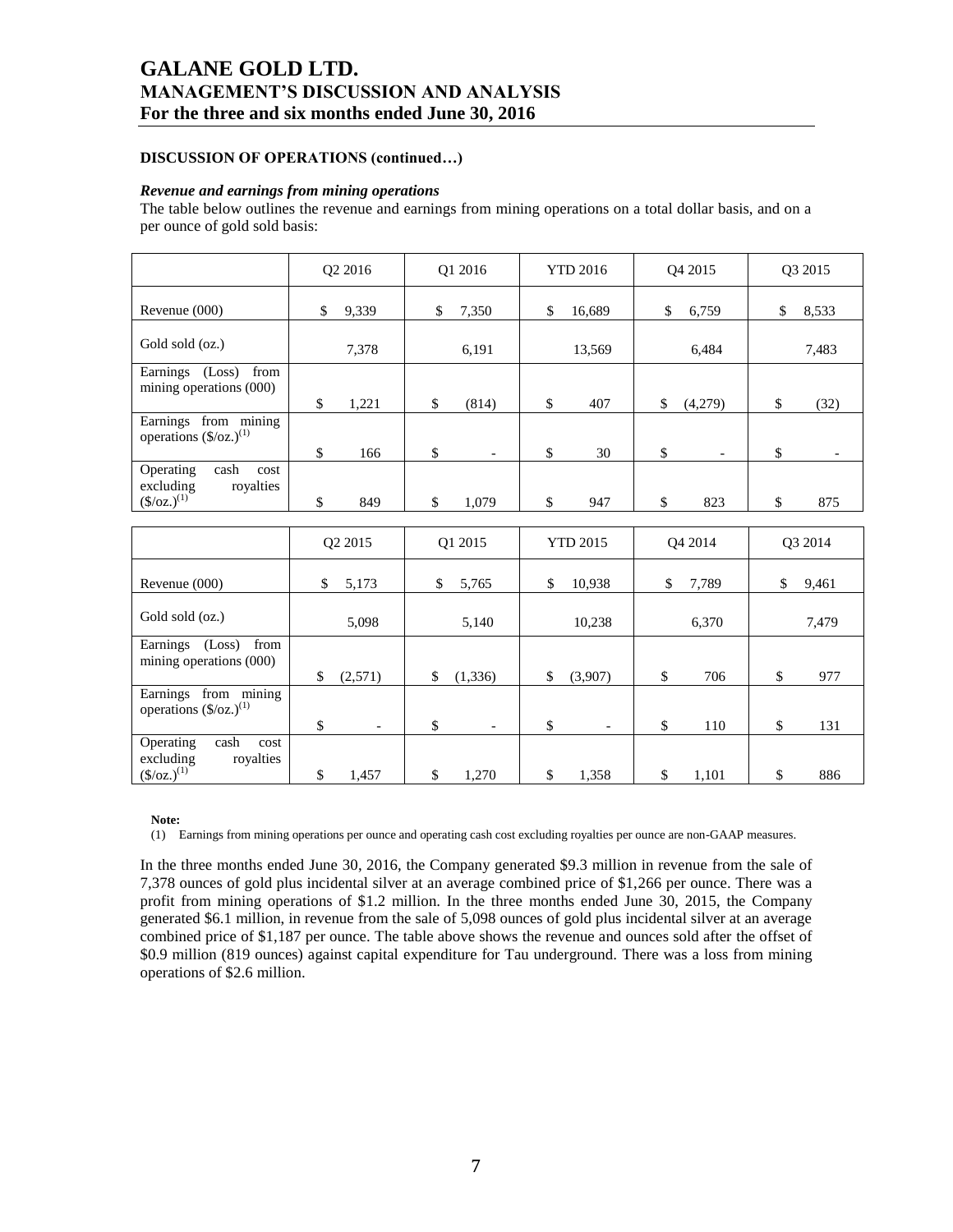### **DISCUSSION OF OPERATIONS (continued…)**

The reason for the change in earnings from mining operations from Q2 2015 to Q2 2016 is a result of several factors:

- Gold sales for Q2 2016 were 2,280 ounces more than in Q2 2015. This was coupled with an increase in the average gold price achieved between the two quarters of \$79 per ounce. As a result, gross revenue was \$3.2 million more in Q2 2016. The increase is as a result of the higher grade and volume mined from Tau underground coupled with an increase in gold price.
- In Q2 2015, gross revenue was decreased by \$0.9 million (819 ounces) which was offset against the capital costs of the Tau underground development costs as Tau was not yet in commercial production  $(Q2 2016 - \text{snil})$ .
- $\bullet$  Mining costs in Q2 2016 were \$2.4 million compared to \$1.7 million in Q2 2015. The variance is mainly due to the increase in tonnes mined at Tau underground.
- Processing costs were \$3.6 million in Q2 2016 compared to \$3.7 million in Q2 2015. The actual tonnes milled increased from 206,440 tonnes in Q2 2015 to 250,118 tonnes in Q2 2016, but a reduction in consumable costs and fixed costs reduced the overall cost.
- General and administration costs in Q2 2016 were \$1.0 million compared to \$1.2 million in Q2 2015.
- Depreciation and amortization of \$1.0 million were also recognized in Q2 2016, compared to \$1.1 million in Q2 2015.

As a result of the above factors, the operating cash cost per ounce (excluding royalties) in Q2 2016 was \$849 compared to \$1,457 per ounce in Q2 2015.

In the six months ended June 30, 2016, the Company generated \$16.7 million in revenue from the sale of 13,569 ounces of gold plus incidental silver at an average combined price of \$1,230 per ounce and a profit from mining operations of \$0.4 million. In the six months ended June 30, 2015, the Company generated \$12.5 million in revenue from the sale of 10,237 ounces of gold plus incidental silver at an average combined price of \$1,207 per ounce (the table above shows the revenue and ounces sold after the offset of \$1.6 million (1,342 ounces) against capital expenditure for Tau underground) and a loss from mining operations of \$3.9 million.

The reason for the change in earnings from mining operations from YTD 2016 to YTD 2015 is a result of several factors:

- Gold sales for YTD 2016 were 3,332 ounces more than in YTD 2015. This was coupled with an increase in the average gold price achieved between the two periods of \$23 per ounce. As a result, gross revenue was \$5.8 million more YTD 2016. The increase is as a result of the higher volumes being mined from Tau.
- YTD 2015 revenue was decreased by \$1.6 million (1,342 ounces) that were offset against the capital costs of the Tau underground development costs as Tau was not yet in commercial production (YTD 2016 - \$nil)
- Mining costs YTD 2016 were \$4.7 million compared to \$3.5 million YTD 2015. The variance is mainly due to the increase in tonnes mined at Tau underground.
- Processing costs increased to \$7.7 million YTD 2016 from \$7.2 million YTD 2015. The actual tonnes milled increased from 365,205 tonnes YTD 2015 to 422,512 tonnes YTD 2016, but the increase was offset be a reduction in consumable costs and fixed costs reduced the overall cost.
- General and administration costs YTD 2016 were \$1.9 million compared to \$2.4 million YTD 2015.
- Depreciation and amortization of \$2.0 million were also recognized YTD 2016, compared to \$1.8 million YTD 2015.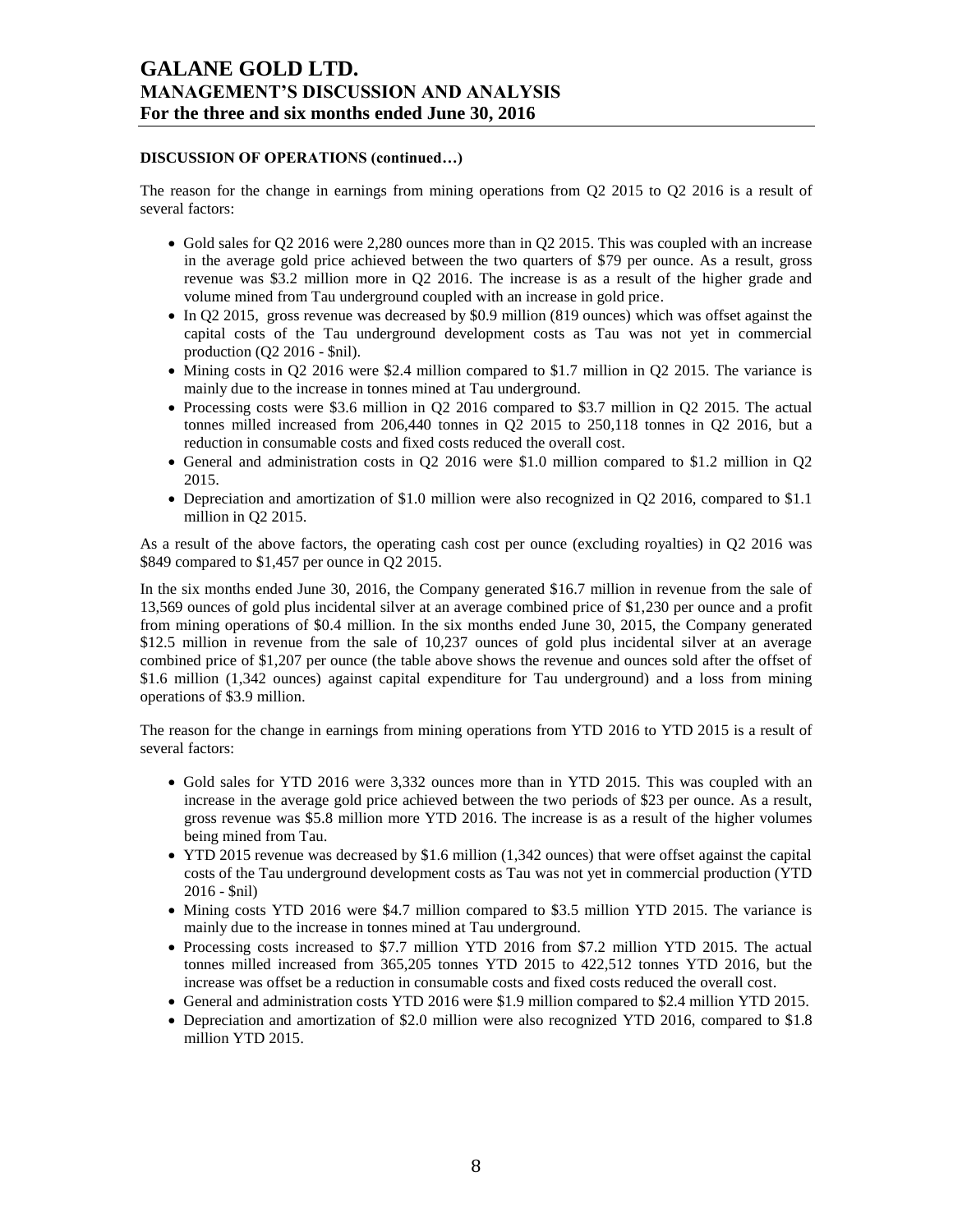### **DISCUSSION OF OPERATIONS (continued…)**

As a result of the above factors the operating cash cost per ounce (excluding royalties) YTD 2016 was \$947 compared to \$1,358 per ounce YTD 2015.

#### *Non-Cash Costs:*

### *Earnings*

The earnings comprised of:

|                                | Q2 2016 |            | <b>YTD 2016</b> |             | Q <sub>2</sub> 2015 |             |    | <b>YTD 2015</b> |
|--------------------------------|---------|------------|-----------------|-------------|---------------------|-------------|----|-----------------|
| Income from mining operations  | \$      | 1,222,101  | \$              | 407,209     | \$                  | (2,571,283) |    | \$ (3,907,159)  |
| <b>Exploration costs</b>       |         | (7,990)    |                 | (15,361)    |                     | (45, 645)   |    | (82,310)        |
| Corporate general and          |         |            |                 |             |                     |             |    |                 |
| administrative costs           |         | (408, 508) |                 | (875, 241)  |                     | (446,739)   |    | (918, 863)      |
| Stock-based compensation       |         | (63,893)   |                 | (111, 349)  |                     | (100, 579)  |    | (213, 466)      |
| Foreign exchange (loss) gain   |         | (2,715)    |                 | (472, 379)  |                     | (7, 722)    |    | 124,798         |
| Interest on long term debt     |         | (159,710)  |                 | (223, 174)  |                     | (60, 548)   |    | (123,607)       |
| Galaxy on-going costs          |         | (423,769)  |                 | (877, 695)  |                     |             |    |                 |
| Other (expenses) income        |         | 1.827      |                 | 3.362       |                     | 5,041       |    | 1,491           |
| Other financing income (costs) |         | (58, 170)  |                 | (115,693)   |                     | (79,684)    |    | (157, 410)      |
|                                | \$      | 99,173     | S               | (2,280,321) | S                   | (3,307,159) | S. | (5,276,526)     |

Galaxy on-going net costs represent the net costs to maintain the operations in care and maintenance while the plan to recommence operations is completed. Corporate general and administration costs totaled \$0.4 million for Q2 2016 (Q2 2015 - \$0.4 million), and includes the following:

|                          | O <sub>2</sub> 2016 | <b>YTD 2016</b> | O <sub>2</sub> 2015 | <b>YTD 2015</b> |
|--------------------------|---------------------|-----------------|---------------------|-----------------|
|                          |                     |                 |                     |                 |
| <b>Professional Fees</b> | 261,508             | 479.345         | 136,180             | 69,055          |
| Management fees to       |                     |                 |                     |                 |
| officers                 | 34,063              | 166,365         | 196,679             | 616,084         |
| Investor relations       | 19.258              | 26,971          | 41,295              | 89,149          |
| Corporate general and    |                     |                 |                     |                 |
| administration           | 93,679              | 202,560         | 72,585              | 144,575         |
|                          | 408,508             | 875.241<br>S.   | 446.739<br>S        | 918,863<br>S.   |

The management fees to officers in Q2 2016 was reduced due to the reversal of a bonus provision for 2015 which was over provided.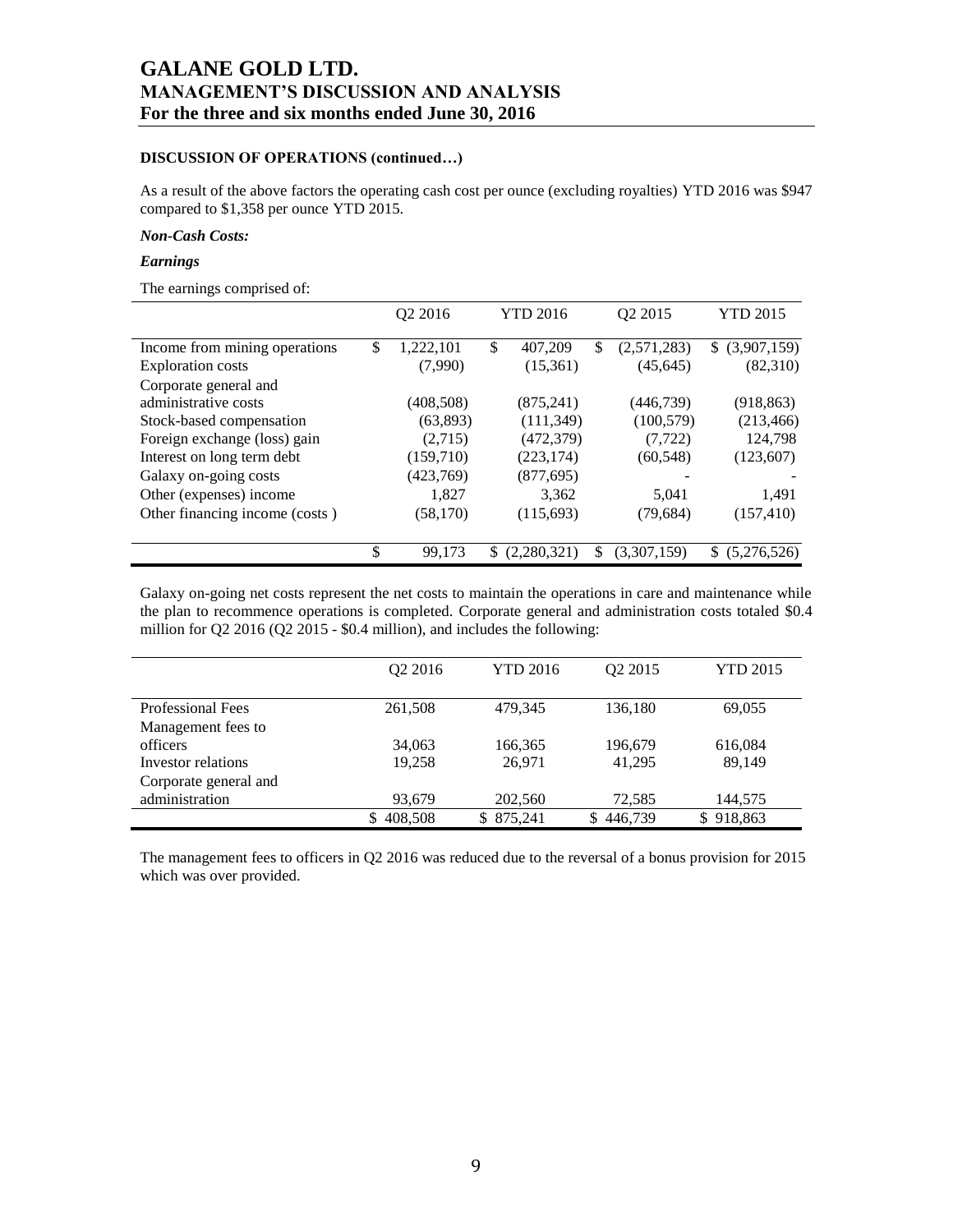## **SUMMARY OF FINANCIAL POSITION**

Selected Consolidated Statement of Financial Position Data:

|                            | June 30,   | March 31,  | December 31. | September 30, |
|----------------------------|------------|------------|--------------|---------------|
|                            | 2016       | 2016       | 2015         | 2015          |
|                            | \$         | \$         | \$           | J             |
|                            |            |            |              |               |
| Total current assets       | 11,763,455 | 10,755,471 | 11,476,338   | 12,595,640    |
|                            |            |            |              |               |
| Total current liabilities  | 11,369,119 | 11,560,394 | 14,248,390   | 9,737,844     |
|                            |            |            |              |               |
| Working capital            | 394,336    | (804, 923) | (2,772,052)  | 2,857,796     |
|                            |            |            |              |               |
| Mining assets              | 35,540,116 | 36,116,425 | 36,804,499   | 28,224,050    |
|                            |            |            |              |               |
| Non-current liabilities    | 15,481,289 | 15,576,737 | 11,965,643   | 7,921,121     |
| Total shareholders' equity | 20,453,163 | 19,734,765 | 22,066,804   | 23,160,725    |

|                            | June 30,<br>2015<br>\$ | March 31,<br>2015<br>\$ | December 31.<br>2014<br>\$ | September 30,<br>2014 |
|----------------------------|------------------------|-------------------------|----------------------------|-----------------------|
| Total current assets       | 15,336,093             | 13,294,047              | 17,828,377                 | 17,803,595            |
| Total current liabilities  | 13,072,175             | 11,500,247              | 11,303,250                 | 9,398,810             |
| Working capital            | 2,263,918              | 1,793,800               | 6,525,127                  | 8,404,785             |
| Mining assets              | 27,224,835             | 31,106,556              | 29,391,948                 | 28,723,466            |
| Non-current liabilities    | 5,738,207              | 5,943,231               | 7,103,469                  | 9,082,789             |
| Total shareholders' equity | 23,750,546             | 26,957,125              | 28,813,606                 | 28,045,462            |

In Q2 2016, the Company increased working capital by \$1.2 million from Q1 2016. The increase in working capital was mainly due to the following movements in total current liabilities and cash balance:

- An increase in the cash balance of \$0.2 million as a result of cash flow from operating activities after working capital movements of \$0.2 million; underground development costs of \$0.4 million; funds from rights offering of \$0.6 million and repayment of financing facilities of \$0.1 million.
- A decrease in ore stockpiles of \$0.2 million as the Company processed the low grade stockpiles.
- An increase in trade receivables of \$0.3 million.
- An increase in gold in circuit of \$0.2 million as the Company sold less ounces than it produced.
- An increase in supply inventory of \$0.4 million.
- A decrease in trade payables of \$1.0 million due to a change in payment terms for major suppliers for a reduction in cost.
- An increase of \$0.8 million in current liabilities in relation to the secured Mupane facility.

In Q2 2016, non-current liabilities decreased by \$0.1 million and total shareholders' equity in Q2 2016 increased by \$0.8 million as a result of the net profit in the quarter of \$0.1 million and \$0.6 million from the issuance of Common Shares in connection with the rights offering.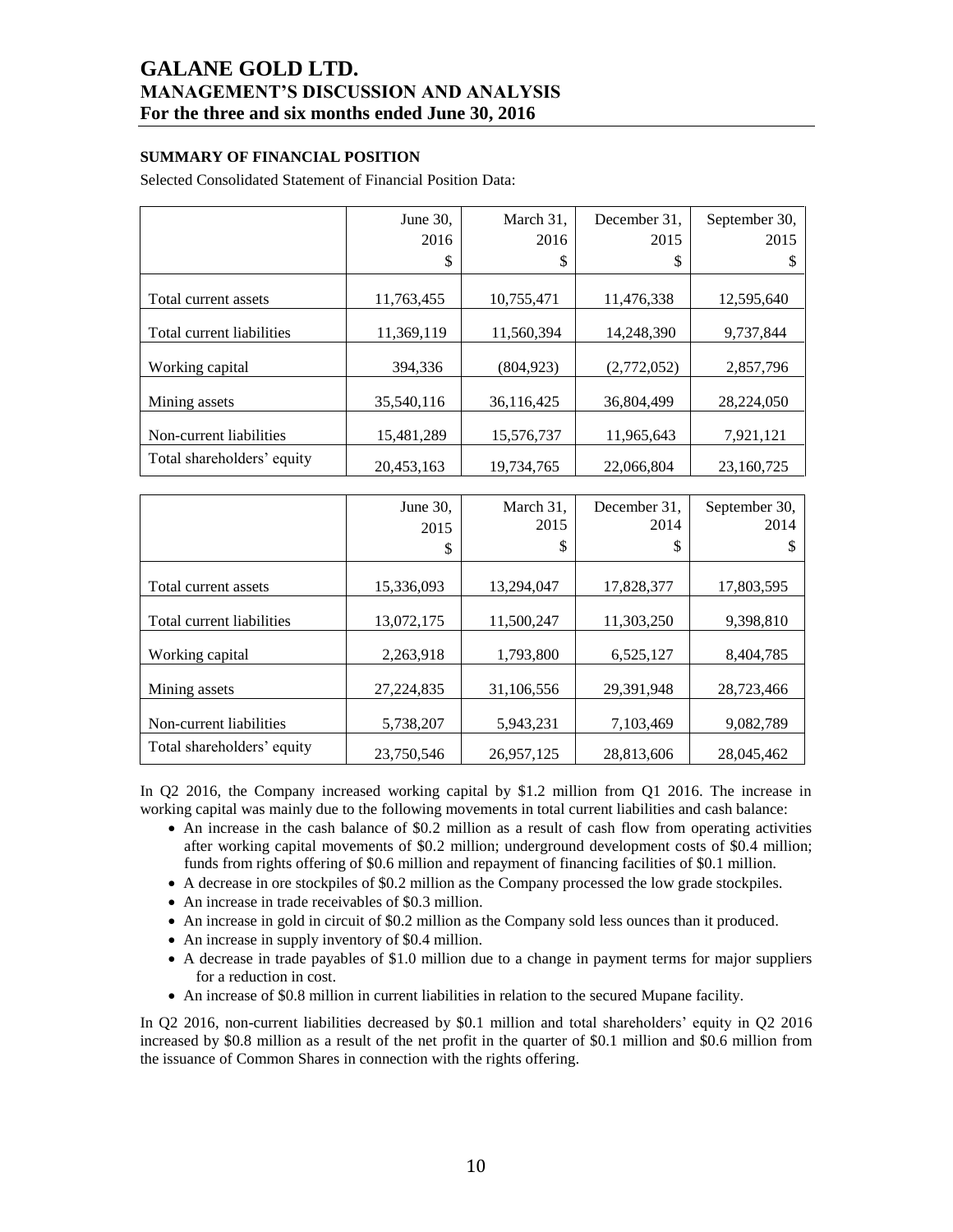## **SUMMARY OF QUARTERLY RESULTS**

The following table summarizes the Company's selected quarterly information for each of the eight most recently completed quarters:

|                                     | Three months ended |              |              |               |  |  |  |  |
|-------------------------------------|--------------------|--------------|--------------|---------------|--|--|--|--|
|                                     | June 30,           | March 31,    | December 31. | September 30, |  |  |  |  |
|                                     | 2016               | 2016         | 2015         | 2015          |  |  |  |  |
|                                     | \$                 | \$           | S            | \$            |  |  |  |  |
| Revenue                             | 9,339,617          | 7,349,711    | 6,758,292    | 8,533,141     |  |  |  |  |
| Mining costs                        |                    |              |              |               |  |  |  |  |
| - Cash                              | (7,079,647)        | (7,246,768)  | (6,375,977)  | (8,247,589)   |  |  |  |  |
| - Non-cash (depreciation,           |                    |              |              |               |  |  |  |  |
| amortization and impairment)        | (1,037,869)        | (917, 836)   | (4,661,579)  | (317,779)     |  |  |  |  |
| Total mining costs                  | (8,117,516)        | (8,164,604)  | (11,037,556) | (8,565,368)   |  |  |  |  |
| Non Mining Expenses                 | (1, 122, 928)      | (1,564,601)  | 1,682,260    | (607,741)     |  |  |  |  |
| (Loss) earnings                     | 99,173             | (2,379,494)  | (2,597,004)  | (639,968)     |  |  |  |  |
| (Loss) earnings per share           |                    |              |              |               |  |  |  |  |
| - Basic                             | 0.00               | (0.03)       | (0.05)       | (0.01)        |  |  |  |  |
| - Fully diluted                     | 0.00               | (0.03)       | (0.05)       | (0.01)        |  |  |  |  |
| Total assets at end of quarter      | 47,303,571         | 46,871,896   | 48,280,837   | 40,819,690    |  |  |  |  |
| Total liabilities at end of quarter | 26,850,408         | 27, 137, 131 | 26,214,033   | 17,658,965    |  |  |  |  |
| Total equity at end of quarter      | 20,453,163         | 19,734,765   | 22,066,804   | 23,160,725    |  |  |  |  |

|                                                           | Three months ended |             |              |               |  |  |
|-----------------------------------------------------------|--------------------|-------------|--------------|---------------|--|--|
|                                                           | June 30,           | March 31,   | December 31, | September 30, |  |  |
|                                                           | 2015               | 2015        | 2014         | 2014          |  |  |
|                                                           | \$                 | S           | \$           | \$            |  |  |
| Revenue                                                   | 5,173,304          | 5,764,755   | 7,789,117    | 9,460,910     |  |  |
| Mining costs                                              |                    |             |              |               |  |  |
| - Cash                                                    | (6,661,557)        | (6,412,343) | (7,080,697)  | (6,724,357)   |  |  |
| - Non-cash (depreciation,<br>amortization and impairment) | (1,083,030)        | (688, 288)  | (2,238)      | (1,759,397)   |  |  |
| Total mining costs                                        | (7,744,587)        | (7,100,631) | (7,082,935)  | (8,483,754)   |  |  |
| Non Mining Expenses                                       | (735, 876)         | (633, 492)  | (43,587)     | (1,189,257)   |  |  |
| (Loss) earnings                                           | (3,307,159)        | (1,969,368) | 662,595      | (212, 101)    |  |  |
| (Loss) earnings per share                                 |                    |             |              |               |  |  |
| - Basic                                                   | (0.06)             | (0.04)      | 0.01         | (0.00)        |  |  |
| - Fully diluted                                           | (0.06)             | (0.04)      | 0.01         | (0.00)        |  |  |
| Total assets at end of quarter                            | 42,560,928         | 44,400,603  | 47,220,325   | 46,527,061    |  |  |
| Total liabilities at end of quarter                       | 18,810,382         | 17,443,478  | 18,406,721   | 18,481,599    |  |  |
| Total equity at end of quarter                            | 23,750,546         | 26,957,125  | 28,813,604   | 28,045,462    |  |  |

#### **Note:**

(1) Information for all periods is presented in accordance with IFRS and in U.S. dollars.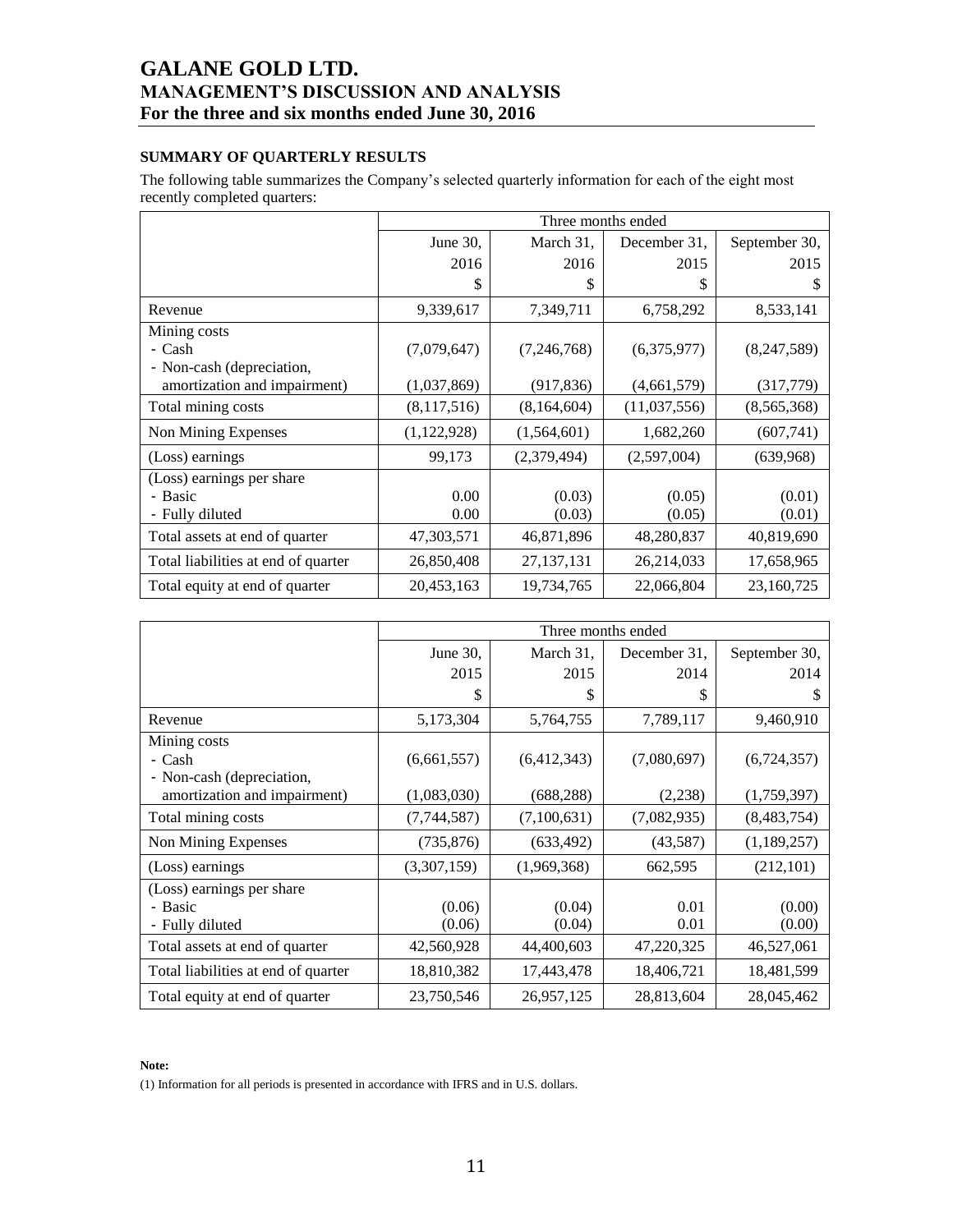### **ACQUISITIONS**

### **Galaxy Acquisition:**

On November 20, 2015 and December 23, 2015, the Company closed the acquisition (the "Galaxy Acquisition") of a majority of the issued and outstanding ordinary shares (each, a "Galaxy Share") of Galaxy Gold Mining Limited ("Galaxy"), a gold mining company with operations in the Mpumalanga Province of South Africa. The Company has made an offer to all other shareholders of Galaxy to acquire the remaining Galaxy Shares on economically equivalent terms which will close on September 14, 2016.

A wholly-owned subsidiary of the Company acquired approximately 74% of the issued and outstanding Galaxy Shares in exchange for 18,334,492 Common Shares with an aggregate value of approximately Cdn.\$1.1 million, based on a deemed price of Cdn.\$0.07 per Common Share, and warrants to purchase Common Shares ("Warrants") exercisable to acquire up to 4,076,598 Common Shares until November 20, 2017 at Cdn.\$0.175 per Common Share. The Company advanced \$149,853 to Galaxy before the acquisition to fund working capital. Upon acquisition this amount has been treated as part of the acquisition cost.

The preliminary allocation of the purchase price to assets and liabilities acquired is provided below. Final valuations of assets and liabilities are not yet complete due to the timing of the acquisition and the inherent complexity associated with the valuations. The preliminary allocation is subject to adjustment with the final allocation to be completed in 2016.

| Mining properties                        | 12,526,313<br>\$ |
|------------------------------------------|------------------|
| Inventory                                | 59,504           |
| Other current assets                     | 250,300          |
| Cash                                     | 2,329            |
| Trade and other payables                 | (3,309,382)      |
| Interest bearing loans                   | (6,330,133)      |
| Restoration and rehabilitation provision | (1,539,922)      |
| Net assets                               | \$<br>1,659,009  |
|                                          |                  |
| Consideration:                           |                  |
| Cash consideration                       | \$<br>149,853    |
| Share and warrant consideration          |                  |
| $\bullet$ 18,332,492 Common Shares       | 964,465          |
| • $4,076,598$ Warrants                   | 113,349          |
| Non-controlling interest                 | 431,342          |
| Acquisition of subsidiary                | \$<br>1,659,009  |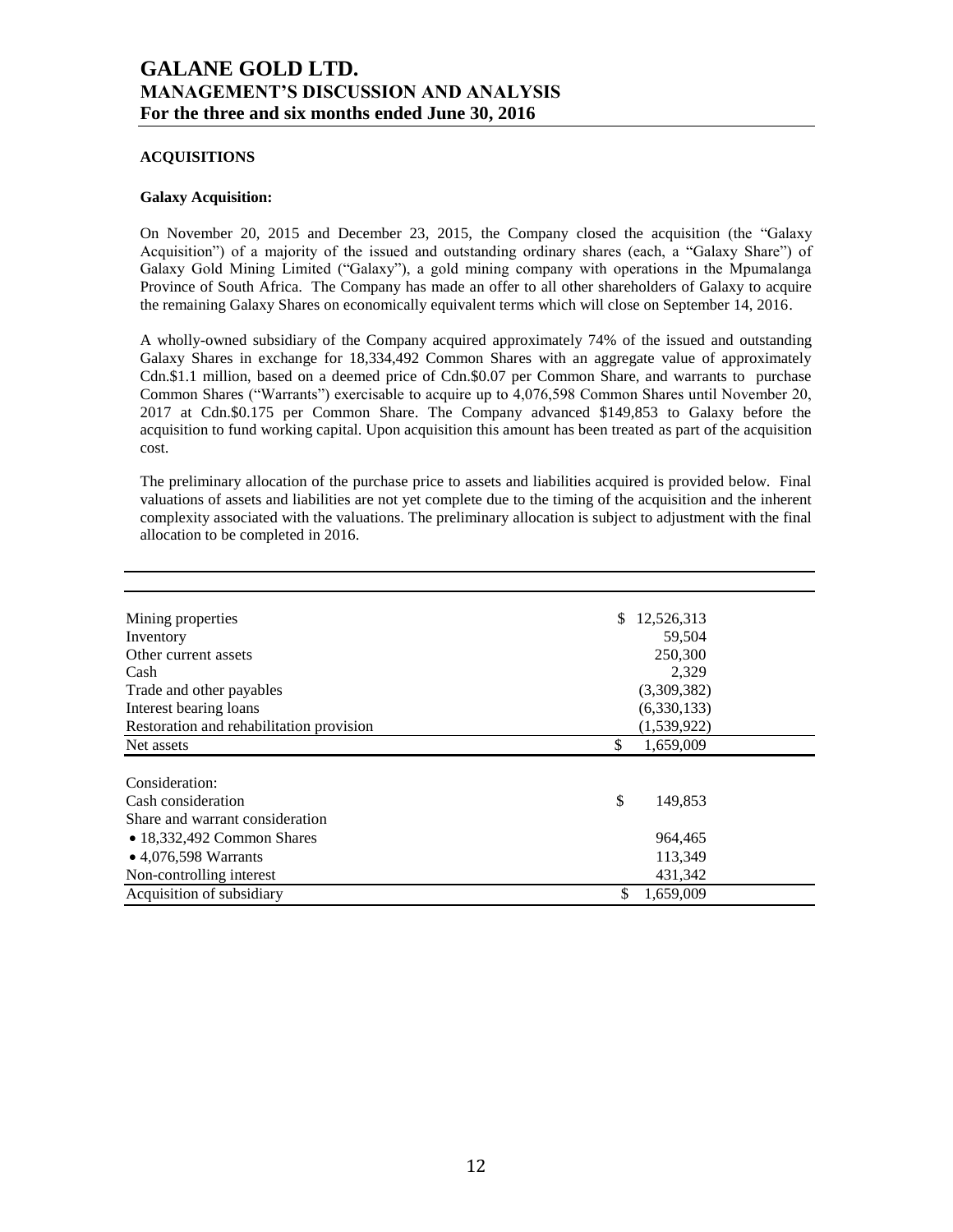## **EXPLORATION**

All of the Company's prospecting and mining licences are in good standing.

## **LIQUIDITY AND CAPITAL RESOURCES**

The Company defines capital as consisting of shareholder's equity, being comprised of issued capital stock, contributed surplus and deficit and long term debt. The Company's objectives when managing capital are primarily to support the creation of shareholder value, but also to ensure that the Company is able to meet its financial obligations as they become due. The Company has not declared or paid any dividends on its Common Shares.

In order to fund the business activities intended in its current business plan, management expects that the Company's mining operations will continue to provide positive cash flow from its operations that is more than sufficient to support its corporate expenses, capital expenditure requirements and exploration activities. As described above under "Summary of Financial Position", at June 30, 2016, the Company had net current assets of \$0.4 million and generated \$0.5 million in positive cash flow for the period ended June 30, 2016. A continuation of the positive cash flows from operations is expected to provide sufficient capital to the Company to fund annual operating expenses, repayment of all outstanding facilities, capital commitments budgeted and the exploration program contemplated until the end of 2016.

The revenue of the Company is largely dependent upon the spot price of gold. At the current level of operating costs, the Company believes it will continue to generate positive cash flow on an annual basis from operations even if there was a 15% reduction in the spot price of gold as at the date of this MD&A.

The Company's officers and senior management take full responsibility for managing the Company's capital and do so through monthly meetings and regular review of financial information. The Company's Board of Directors is responsible for overseeing this process.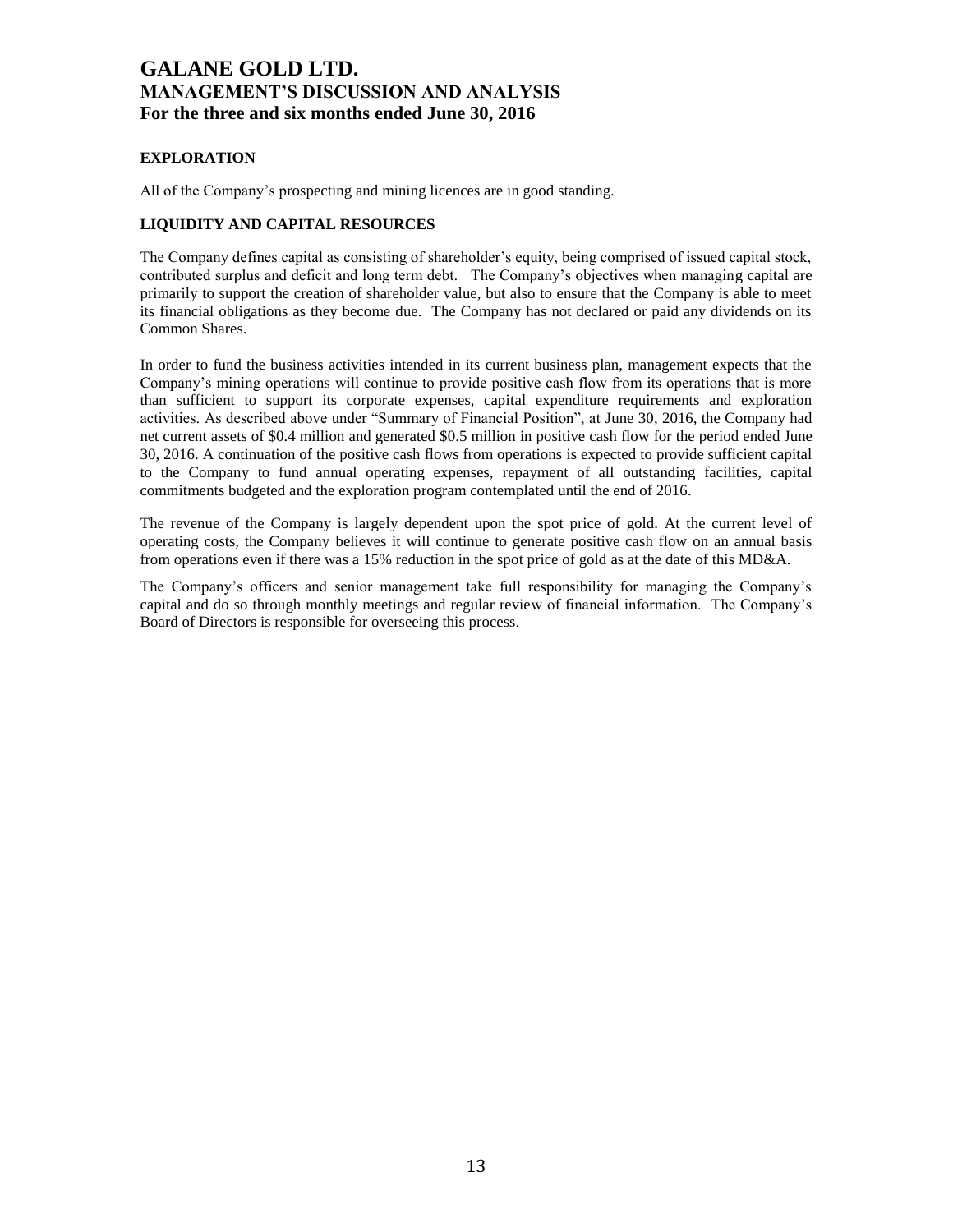### **ENVIRONMENTAL DISCUSSION**

The mining activities of the Company can give rise to obligations for site restoration and rehabilitation. Restoration and rehabilitation work can include land rehabilitation and site restoration. The extent of work required and the associated costs are dependent on the requirements in the local jurisdiction and the interpretations of the requirements by relevant authorities.

Provision for the cost of the Company's restoration and rehabilitation program is recognized at the time that environmental disturbance occurs. When the extent of disturbance increases over the life of an operation, the provision is increased accordingly. Costs included in the provision encompass obligated and reasonably estimable restoration and rehabilitation activity expected to occur progressively over the life of the operation and at the time of closure in connection with disturbances at the reporting date. Routine operating costs that may impact the ultimate restoration and rehabilitation activities such as waste material handling conducted as an integral part of a mining or production process are not included in the provision. Costs arising from unforeseen circumstances, such as the contamination caused by unplanned discharges, are recognized as an expense and liability when the event gives rise to an obligation that is probable and capable of reliable estimation.

Restoration and rehabilitation provisions are measured at the expected value of future cash flows, discounted to their present value and determined according to the probability of alternative estimates of cash flows occurring for each operation. Discount rates used are the ones most appropriate for the location of the mine. Significant judgments and estimates are involved in forming expectations of future activities and the amount and timing of the associated cash flows. Those expectations are formed based on existing environmental and regulatory requirements. As at June 30, 2016, the amount reflected in the Company's restoration and rehabilitation provision is \$3.9 million (on an undiscounted basis, the total payments are estimated at \$5.9 million) which was calculated by independent contractors.

The value of the provision is progressively increased over time as the effect of discounting unwinds, creating an expense recognized as part of finance costs. Potential changes in the laws and regulations could have an adverse risk on the actual restoration costs that the Company could incur in the future.

### **FINANCIAL INSTRUMENTS**

The Company's financial instruments consist of cash, trade and other receivables, accounts payable and accrued liabilities, interest bearing loans and borrowing, and warrants denominated in foreign currencies. The fair value of the Company's trade and other receivables, and accounts payable and accrued liabilities approximate their carrying value, which is the amount disclosed on the balance sheet dates due to their short-term maturities or ability of prompt liquidation. Cash, under the fair value hierarchy, is based on level-one quoted prices in active markets for identical assets or liabilities. The Company's other financial instruments, specifically interest bearing loans and borrowings and warrants denominated in foreign currency are recorded at amortized cost using the effective interest rate method.

Strategic and operational risks are risks that arise if the Company fails to identify opportunities and/or threats arising from changes in the markets in which the Company operates. These strategic opportunities or threats arise from a range of factors that might include changing economic and political circumstances and regulatory developments and competitor actions. These risk factors are more fully addressed under the "Risks and Uncertainties" section of this MD&A.

Credit risk is the risk that one party to a financial instrument will cause a loss for the other party by failing to discharge an obligation. The Company is subject to normal industry credit risks. The Company currently has receivables for the purchase of the gold it produces, and other receivable balance consists of amounts outstanding on tax credits from governmental authorities, each of which are expected to be paid in the near term at face value. The Company's exposure to credit risk is minimal.

Liquidity risk is the risk that an entity will encounter difficulty in meeting obligations associated with financial liabilities. The Company's approach to managing liquidity risk is to ensure that it will have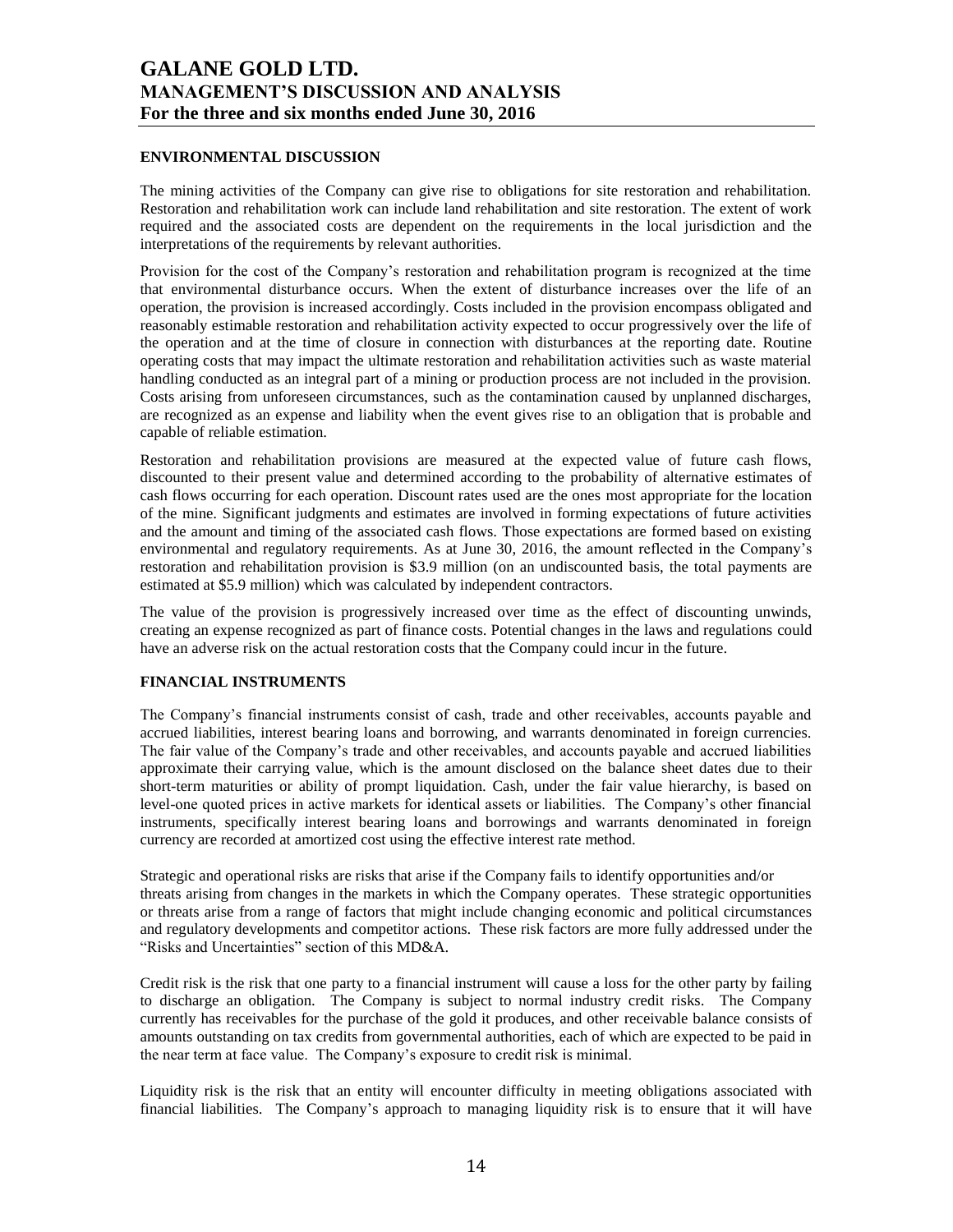sufficient liquidity to meet liabilities when due. As at June 30, 2016, the Company had a cash, gold inventory and receivables balance of \$11,763,455 (December 31, 2015 - \$11,476,338) to settle current liabilities of \$11,369,119 (December 31, 2015 - \$14,284,390). All of the Company's financial liabilities have contractual maturities of less than 30 days and are subject to normal trade terms. See "Liquidity and Capital Resources" section for further commentary on the Company's liquidity risks.

Interest risk is the risk that the fair value of future cash flows will fluctuate as a result of changes in market risk.

Currency risk is the risk that the fair value or future cash flows of a financial instrument will fluctuate because of changes in foreign exchange rates. The Company's operations are in Botswana, South Africa and Canada and its functional currency is U.S. dollars. The international nature of the Company's operations results in foreign exchange risk as transactions are denominated in foreign currencies, including the Botswana Pula, the South African Rand and Canadian Dollars. The operating results and the financial position of the Company are reported in U.S. dollars. The fluctuations of the operating currencies in relation to the U.S. dollar will, consequently, have an impact upon the reported results of the Company and may also affect the value of the Company's assets and liabilities. The Company monitors the volatility of foreign exchange rates and will hedge its currency risk if it determines that the need arises.

Market risk is the risk that the fair values or future cash flows of the Company will fluctuate because of changes in market commodity rates. The Company's efforts are currently focused on the production of gold. As such, the Company's future cash flows and valuation of its future mineral assets will be exposed to market risk on the price fluctuations of gold as a commodity.

### **ISSUED AND OUTSTANDING SHARE CAPITAL**

The Company's authorized capital consists of an unlimited number of Common Shares, of which 142,628,884 Common Shares are issued and outstanding as of the date of this MD&A.

Under the terms of the Company's adopted a stock option plan ("Option Plan") officers, directors, employees and consultants are eligible to receive grants of stock options to purchase Common Shares for a period of up to ten years from the date of grant, provided that the number of Common Shares reserved for issuance may not exceed 10% of the total issued and outstanding Common Shares at the date of the grant. As of the date of this MD&A, subject to the terms of the Option Plan, options to purchase 12,155,000 Common Shares are outstanding and options to purchase 2,107,888 Common Shares are available for grant.

Under the terms of the Company's share purchase plan ("SPP") each participating officer, director, or employee that has been employed with the Company or its subsidiaries for at least six months is entitled to receive the matching number of Common Shares acquired pursuant to the SPP at no cost to such officer, director or employee. Subject to certain conditions, such deferred matching shares will be issued to the participating officers, directors or employees over a three-year period following the date of the purchase of the qualifying shares. As of the date of this MD&A, the participating officers, directors and employees of the Company are entitled to be issued, subject to the terms of the SPP, an additional aggregate of 120,000 deferred matching shares.

Under the terms of the Company's deferred share unit plan ("DSU Plan") and subject to adjustment in certain circumstances, the maximum aggregate number of Common Shares that may be reserved for issuance pursuant to the DSU Plan is 13,262,888 Common Shares. As of the date of this MD&A, subject to the terms of the DSU Plan, participating officers, directors, employees and consultants of the Company may be issued an aggregate of up to 3,629,044 Common Shares pursuant to deferred share units awarded under the DSU Plan.

The Company is obligated to issue up to 7,375,000 additional Common Shares to the shareholders of Northern Lights Exploration Pty. ("NLE"), on a pro rata basis, if by July 27, 2018 certain exploration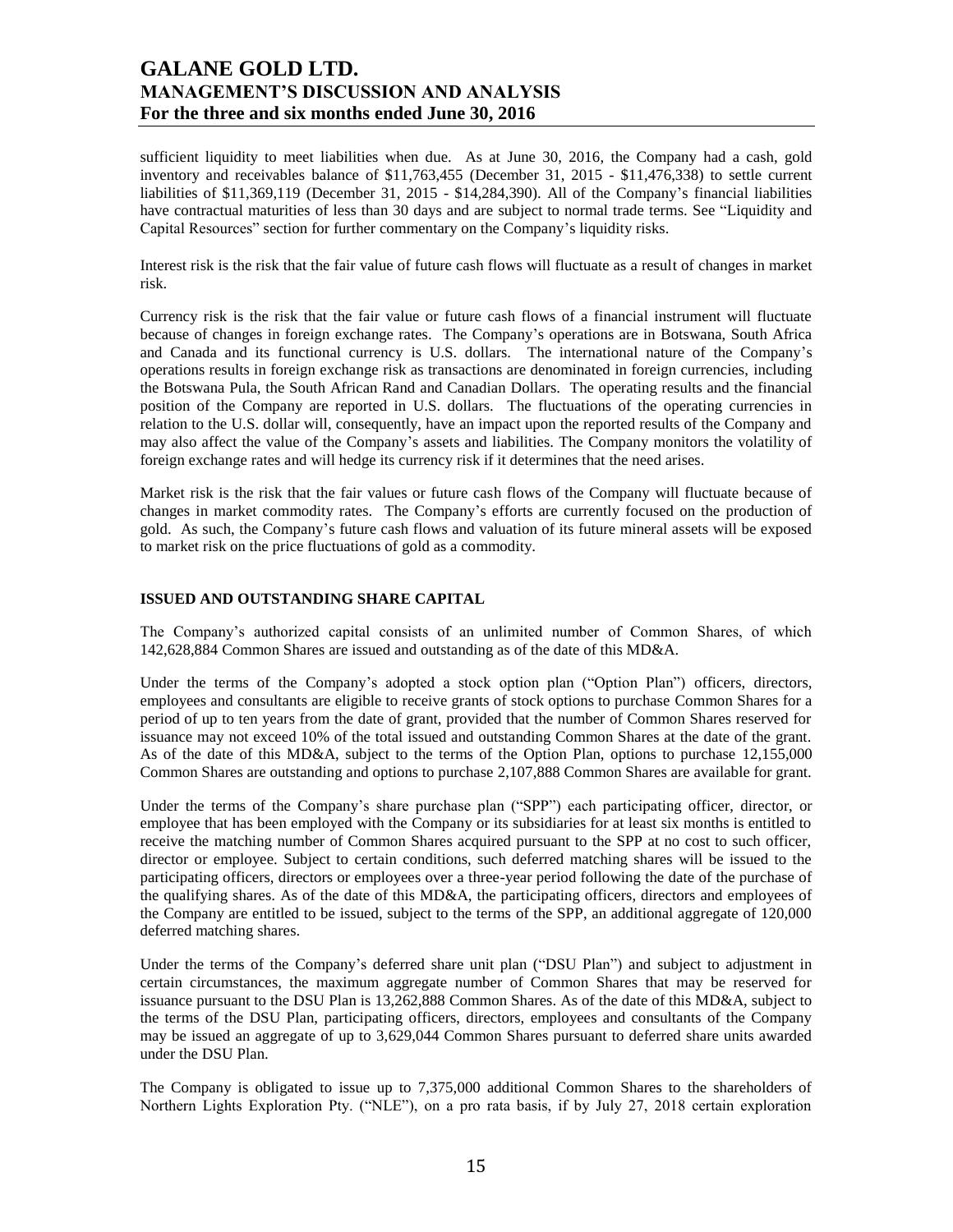milestones are met within the NLE properties in the Tati Greenstone Belt in Botswana (the "NLE Properties").

In connection with the Galaxy Acquisition, the Company issued the Warrants: exercisable to acquire up to 4,076,598 Common Shares. See "Galaxy Acquisition".

On May 9, 2016, the Company closed an offering (the "Rights Offering") with eligible shareholders of Common Shares of record at close of business on April 8, 2016. A total of 71,314,442 Common Shares were issued pursuant to the Rights Offering at an issuance price of Cdn.\$0.01 per share for aggregate gross proceeds of approximately Cdn.\$713,000.

### **DEBENTURES**

The Company issued approximately \$2.4 million aggregate principal amount of unsecured convertible debentures (the "Galaxy Debentures") to settle outstanding debt or contractual obligations owed by Galaxy and its subsidiary Galaxy Gold Reefs (Pty) Ltd. The Galaxy Debentures mature on November 20, 2019 and bear 4% interest per annum, accrued and paid at maturity. The principal is convertible at the option of the holder into Common Shares at a price of Cdn.\$0.58 per share, based on a pre-determined exchange rate of \$1.00: Cdn.\$1.30,. The interest is convertible into Common Shares, based on a pre-determined exchange rate of \$1.00: Cdn.\$1.30, at a price per share equivalent to the greater of Cdn.\$0.58 and the Discounted Market Price (as defined by the TSX Venture Exchange), subject to acceptance of the TSX Venture Exchange.

In addition, on March 29, 2016, the Company announced that it and its subsidiary, Galaxy, entered into a full and final settlement agreement with Traxys Europe SA, Mine2Market S. à r.l. and certain others (collectively the "Traxys parties") with respect to various outstanding claims arising from the time period when the Traxys parties operated Galaxy's mining operations. In connection with the settlement, the Traxys parties settled their claim for \$4.3 million of indebtedness in exchange for the issuance by the Company of approximately \$3.2 million aggregate principal amount of unsecured convertible debentures (the "Traxys Debentures"). The Traxys Debentures mature on November 20, 2019 and bear interest at 4% per annum, accrued and paid at maturity. The principal is convertible at the option of the holder into Common Shares at a price of Cdn.\$0.58 per share, based on a pre-determined exchange rate of \$1.00:Cdn.\$1.35. The interest is convertible into Common Shares, based on a pre-determined exchange rate of \$1.00:Cdn.\$1.35, at a price equivalent to the greater of Cdn.\$0.58 and the Discounted Market Price (as defined by the TSX Venture Exchange) at the time of conversion, subject to acceptance of the TSX Venture Exchange.

#### **TRANSACTIONS WITH RELATED PARTIES**

During the six months ended June 30, 2016, the following related party transaction occurred:

- Charles Byron, a former director of the Company:
	- o The Company paid rent of \$4,315 for office premises to Great African Services (Pty) Ltd., a company owned by a consortium of individuals that includes Charles Byron (2014 - \$6,568)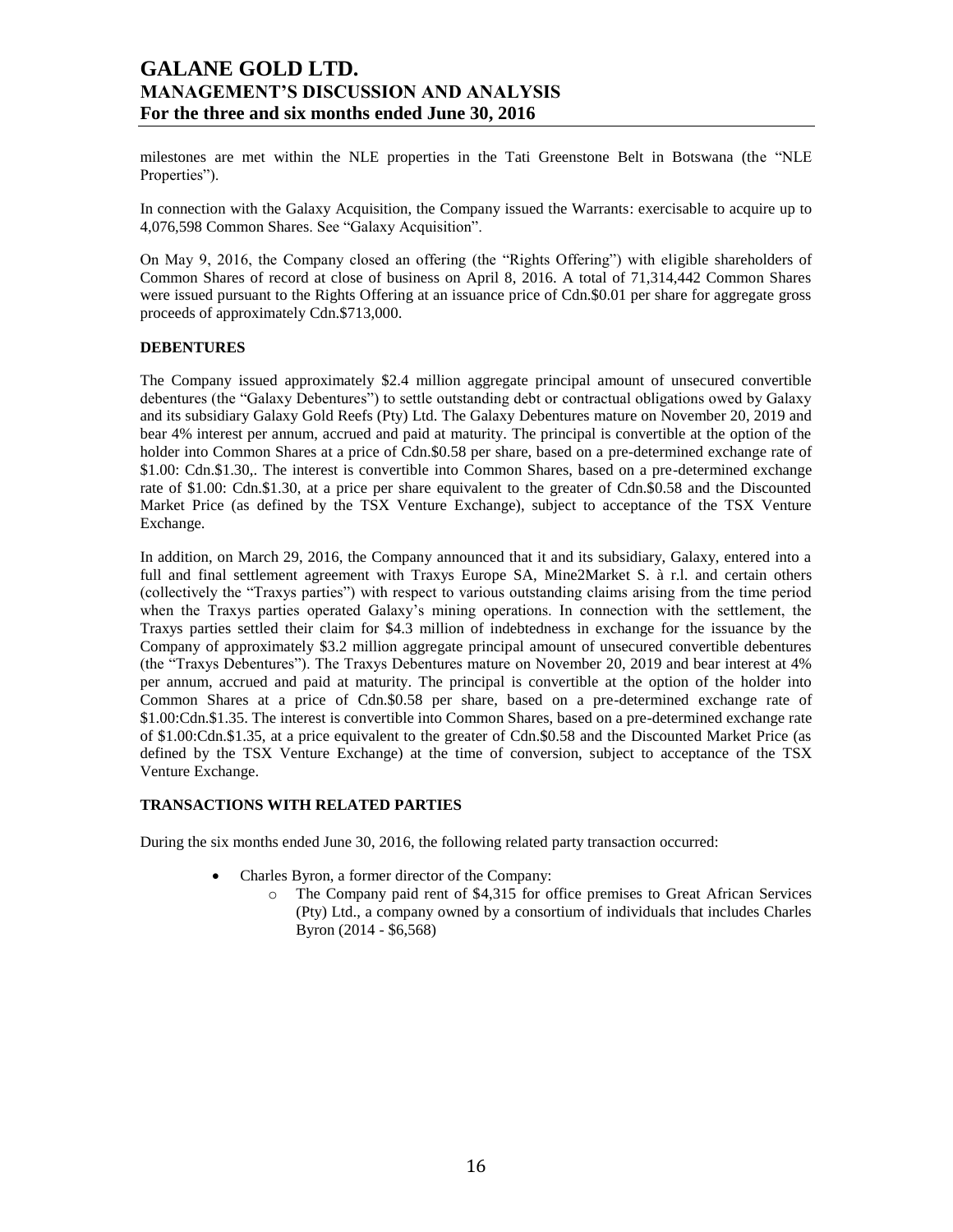### **FUTURE ACCOUNTING POLICIES**

The following new standards and amendments to standards and interpretations which were issued but not yet effective for the quarter ended March 31, 2016, have not been applied in preparing these Financial Statements. They are summarized as follows:

### **(a) IFRS 9 – Financial instruments**

The IASB has issued IFRS 9, Financial Instruments, which is a four-part project proposing to replace IAS 39, Financial Instruments: Recognition and Measurement. IFRS 9 is effective for annual periods beginning or after January 1, 2018, with early adoption permitted. The Company will evaluate the impact of the change to its financial statements based on the characteristics on its financial instruments at the time of adoption.

### **(b) IFRS 15 – Revenue from Contracts with Customers**

In May 2014, the IASB issued IFRS 15, Revenue from Contracts with Customers (IFRS 15). The standard replaces IAS 11 "Construction Contracts", IAS 18 "Revenue", IFRIC 13 "Customer Loyalty Programmes", IFRIC 15 "Agreements for the Construction of Real Estate", IFRIC 18 "Transfer of Assets From Customers" and SIC 31 "Revenue – Barter Transactions Involving Advertising Services". IFRS 15 is effective for periods beginning on or after January 1, 2018, permits early adoption, and is to be applied retrospectively. IFRS 15 clarifies the principles for recognizing revenue from contracts with customers. The Company is in the process of evaluating the requirements of the new standard.

### **(c) IFRS 16 – Leases**

In January 2016, the IASB issued IFRS 16 "Leases" ("IFRS 16"). This standard is effective for annual periods beginning on or after January 1, 2019, and permits early adoption, provided IFRS 15, has been applied, or is applied at the same date as IFRS 16. IFRS 16 requires lessees to recognize assets and liabilities for most leases. The Company is in the process of determining the impact of IFRS 16 on its consolidated financial statements.

**(d) Amendment to IFRS 2 – Classification and measurement of share based payment transactions** On June 20, 2016, the IASB issued amendments to IFRS 2 Share-based Payment, clarifying how to account for certain types of share-based payment transactions.

The amendments apply for annual periods beginning on or after January 1, 2018. As a practical simplification, the amendments can be applied prospectively. Retrospective, or early, application is permitted if information is available without the use of hindsight.

The amendments provide requirements on the accounting for:

• the effects of vesting and non-vesting conditions on the measurement of cash-settled share-based payments;

 share-based payment transactions with a net settlement feature for withholding tax obligations; and

 a modification to the terms and conditions of a share-based payment that changes the classification of the transaction from cash-settled to equity-settled.

The Company intends to adopt the amendments to IFRS 2 in its financial statements for the annual period beginning on January 1, 2018. The extent of the impact of adoption of the standard has not yet been determined.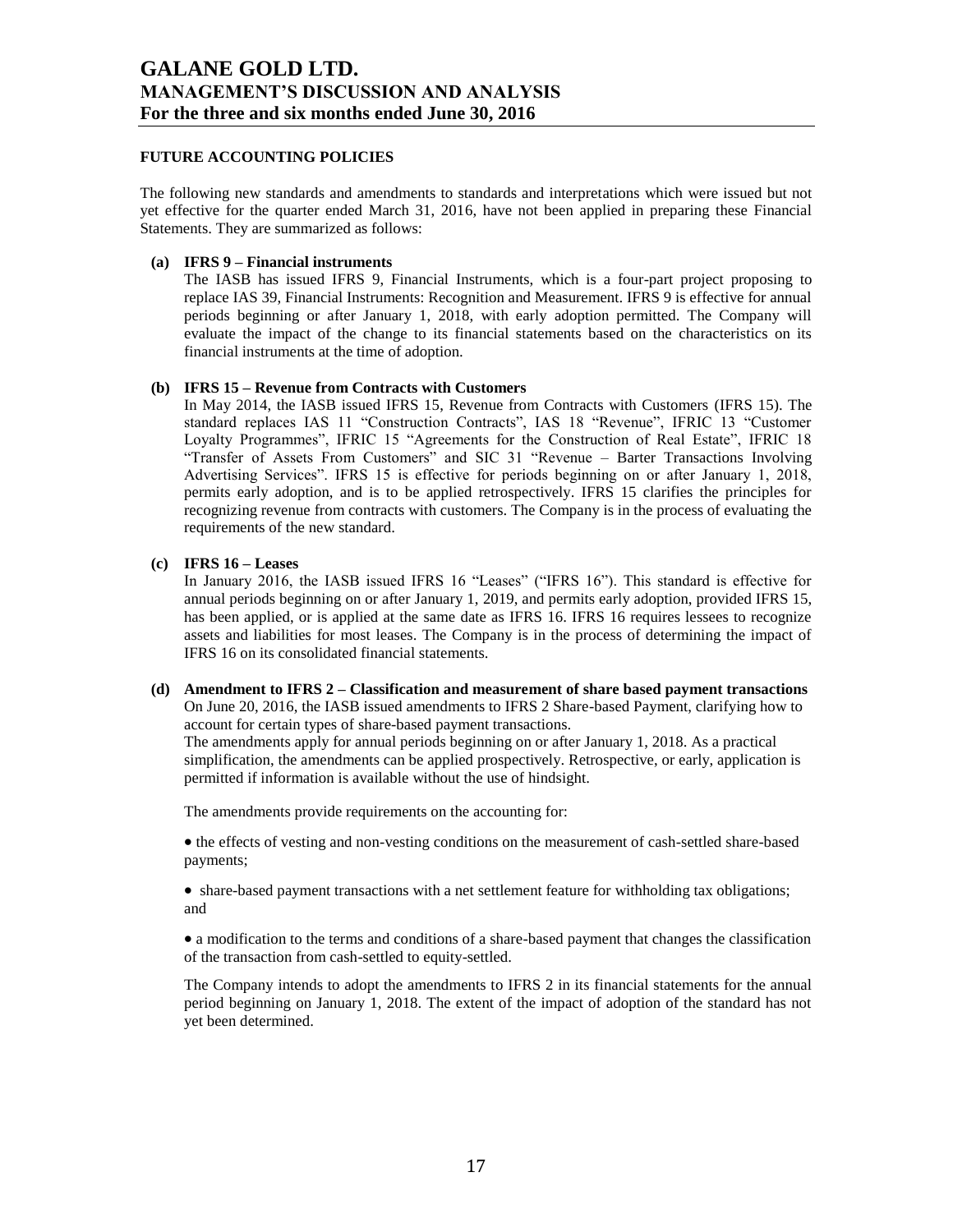### **COMMITMENTS**

As at the date of this MD&A, the Company had the following commitments:

### **(a) Royalty expenses**

Production from the Company's Mupane operation is subject to third party royalties (included in mining costs) of 5% of revenues based on market prices at the date of shipment. For the three month period ended June 30, 2016, the Company accrued \$854,857 in royalties (June 30, 2015 – accrued \$609,117).

### **(b) Operating contractual obligations**

The Company has operating lease obligations which relate to obligations in 2016 for land operating lease agreements as follows:

| $\bullet$ | Incurred during the six month period ended June 30,2016 | \$156,695   |
|-----------|---------------------------------------------------------|-------------|
| $\bullet$ | To be incurred in the remainder of 2016                 | \$159.732   |
| $\bullet$ | To be incurred $2017-2020$                              | \$1,175,425 |

### **(c) Claims**

The Company is also subject to the possibility of revised tax assessments for some years. The Company does not believe that, should unfavourable decisions arise from any review of its tax filings, that any amount it might be required to pay will be material. No amounts have been provided for in the Financial Statements.

#### **OFF-BALANCE SHEET ARRANGEMENTS**

The Company currently has no off-balance sheet arrangements.

#### **RISKS AND UNCERTAINTIES**

The Company is subject to various business, financial and operational risks that could materially adversely affect the Company's future business, operations and financial condition and could cause such future business, operations and financial condition to differ materially from the forward-looking statements and information contained in this MD&A. For a more comprehensive discussion of the risks faced by the Company, please refer to the Company's annual MD&A for the year ended December 31, 2015, available a[t www.sedar.com.](http://www.sedar.com/)

#### **APPROVAL**

The Board of Directors of the Company has approved the disclosure contained in this MD&A.

#### **ADDITIONAL INFORMATION**

Additional information relating to the Company, including the Company's annual information form for the year ended December 31, 2015, can be found on SEDAR at www.sedar.com.